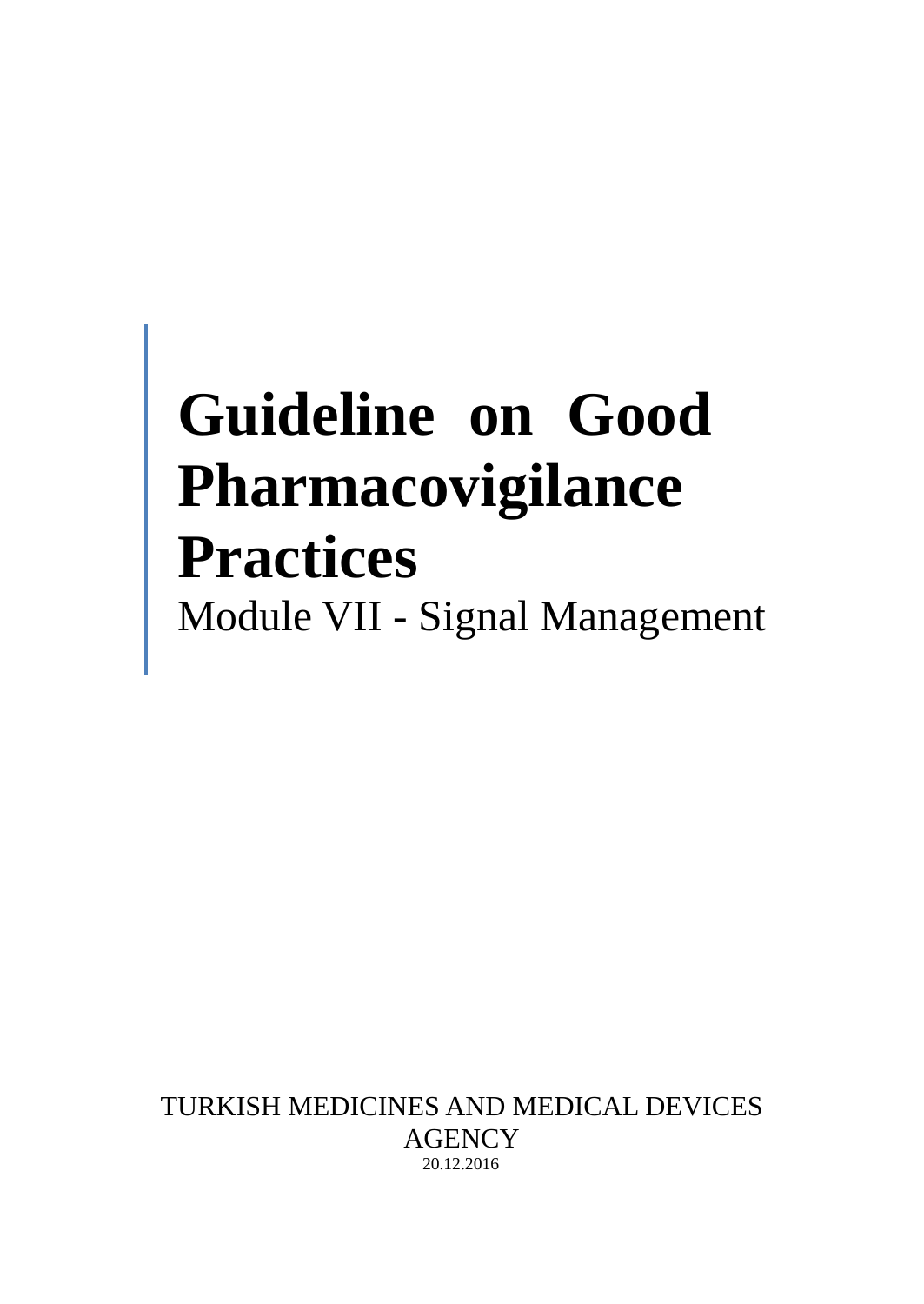| <b>Table of Contents</b>                                                               |
|----------------------------------------------------------------------------------------|
|                                                                                        |
| <b>SECTION I</b>                                                                       |
| <b>Introduction</b>                                                                    |
|                                                                                        |
|                                                                                        |
| <b>SECTION II</b>                                                                      |
| <b>Structures and Processes</b>                                                        |
|                                                                                        |
|                                                                                        |
|                                                                                        |
|                                                                                        |
|                                                                                        |
| <b>SECTION III</b>                                                                     |
|                                                                                        |
| <b>Signal Analysis Methods</b>                                                         |
| 3.1. Methodology for signal detection                                                  |
|                                                                                        |
|                                                                                        |
|                                                                                        |
|                                                                                        |
|                                                                                        |
|                                                                                        |
|                                                                                        |
|                                                                                        |
| 3.1.2.1.1.3. Threshold values defining SDRs in EudraVigilance database 12              |
|                                                                                        |
|                                                                                        |
|                                                                                        |
| 3.1.3. Integration of statistical methods with classical methods  14                   |
|                                                                                        |
| 3.1.3.2. Special considerations in the use of quantitative methods in medicines        |
|                                                                                        |
| <b>SECTION IV</b>                                                                      |
| <b>Duties and responsibilities</b>                                                     |
| 4.1. Roles and responsibilities of marketing authorization holder on signal management |
| <b>ANNEXES</b>                                                                         |
|                                                                                        |
|                                                                                        |
|                                                                                        |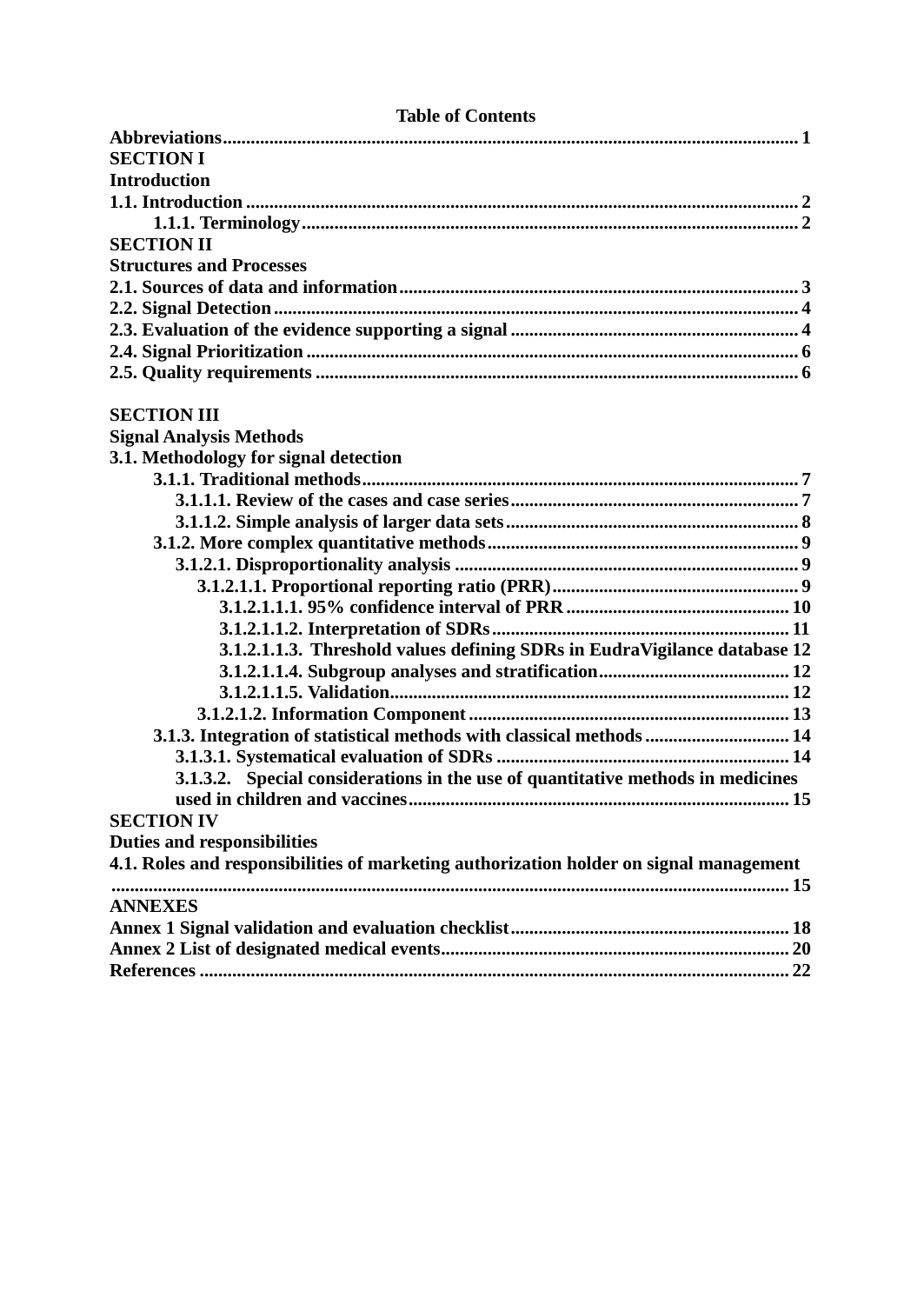### **Abbreviations:**

**EEA:** European Economic Area **BCPNN:** Bayesian Confidence Propagating Neural Network **DME:** Designated Medical Event **ICSR:** Individual Case Safety Report **IC:** Information Component **TME:** Targeted Medical Event **SmPC:** Summary of Product Characteristics **PIL:** Patient Information Leaflet **MedDRA:** Standard medical terminology developed for information exchange in international area by ICH (the International Conference on Harmonization of Technical Requirements for Registration of Pharmaceuticals for Human Use) **MedDRA MSSO:** MedDRA Maintenance and Support Services Organization **SDR:** Signals of Disproportionate Reporting **PRR:** Proportional Reporting Ratio **IME:** Important Medical Events **PT:** Preferred Term **PBRER:** Periodic Benefit/Risk Evaluation Report

**RMP:** Risk Management Plan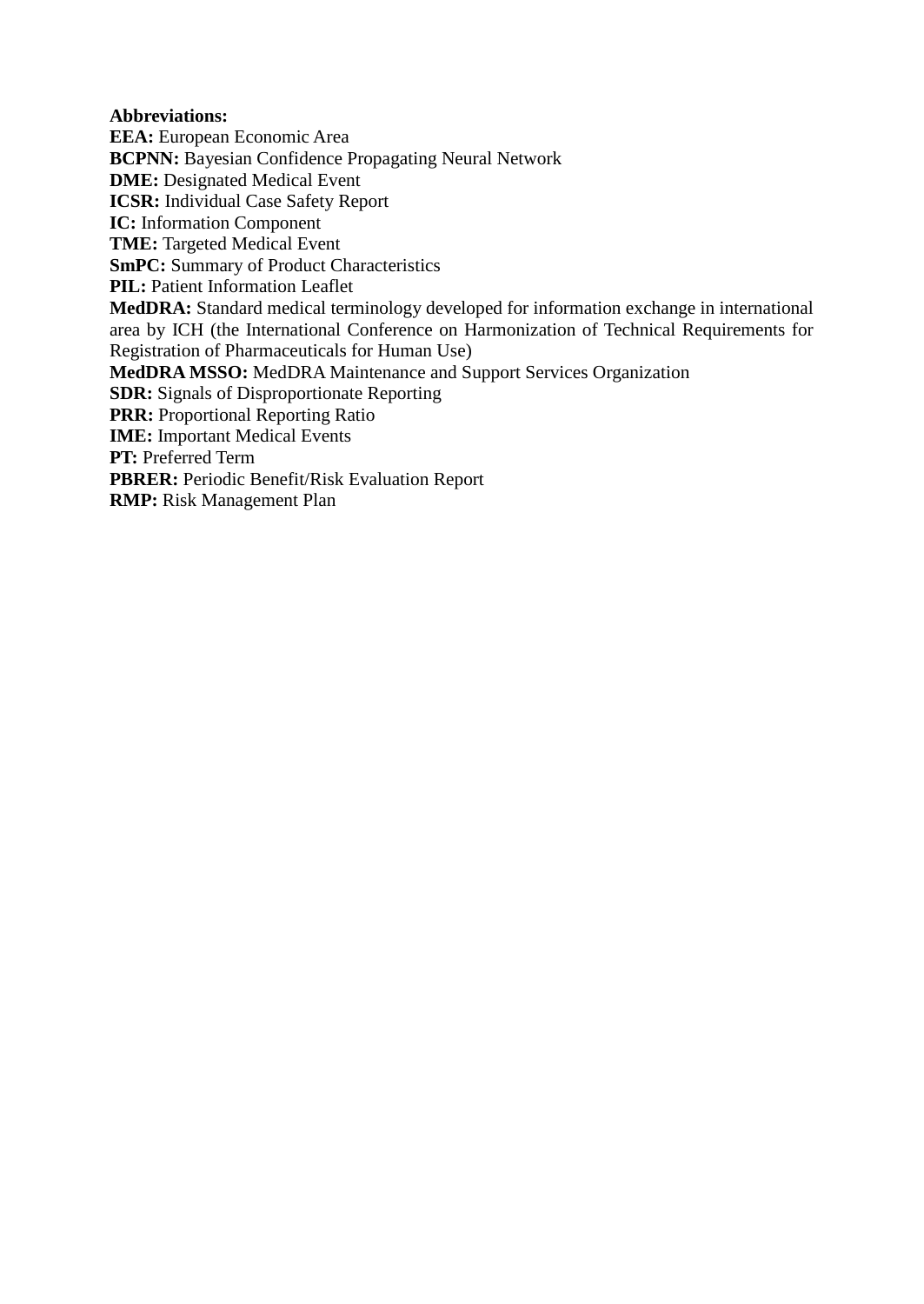## **SECTION I Introduction**

#### **1.1. Introduction**

The aim of this module is to make recommendations on the structures and processes in signal management. Accordingly, the signals originating from the monitoring of data from spontaneous reporting systems will be considered as the starting point of the signal management process. The same principles will be applied to the data from other sources.

In order to better understand the signal management process, three basic elements below should be considered:

- 1. The starting point of signal detection is the presence of a certain amount of uncertainty and constant need for a reasonable judgment. Probability of a signal may be at different levels depending on the sufficiency and strength of the available data. Evidence may be found in different sources, may be of different strengths, and may be collected over time.
- 2. Signal is a hypothesis. It does not necessarily indicate a causal relationship in all cases. For instance, European Medicines Agency (EMA) evaluated 2372 possible signals in 2015, of which only 61 have been validated.
- 3. All signals do not pose risks, and after necessary examinations are conducted a further regulatory action (e.g. Summary of Product Characteristics (SmPC) update) may not be necessary for all signals.

In this Module, the methodology for signal analysis will also be outlined to guide the marketing authorization holders.

#### **1.1.1. The Term Signal**

Signal is defined as information that arises from one or multiple sources (including observations and experiments), which suggests a new potentially causal association, or a new aspect of a known association, between an intervention and an event or set of related events, either adverse or beneficial, that is judged to be of sufficient likelihood to justify verificatory action [Regulation on Safety of Medicines Article 4(1)s].

The circumstances indicating a new aspect of a known causal relationship include the changes in frequency, duration, severity and outcome of adverse events.

Generally, the signal applies to the all medicines containing the same active substance including combination products. While certain signals only apply to a medicine in particular, some signals may apply to a certain indication, strength, pharmaceutical form and route of administration. Also certain signals may be applicable to all the medicines in the same class.

#### **Signal management process**

Signal management process is defined as the set of activities performed to determine whether, based on an examination of individual case safety reports (ICSRs), aggregated data from active surveillance systems or studies, literature information or other data sources, there are new risks associated with an active substance or a medicinal product or whether known risks have changed and to make recommendations, make decisions, have communication and perform monitoring regarding these risks.

Signal management process includes all the steps below from signal detection to recommendations for action:

- Signal detection
- Signal validation
- Signal confirmation
- Signal analysis and prioritization
- Signal evaluation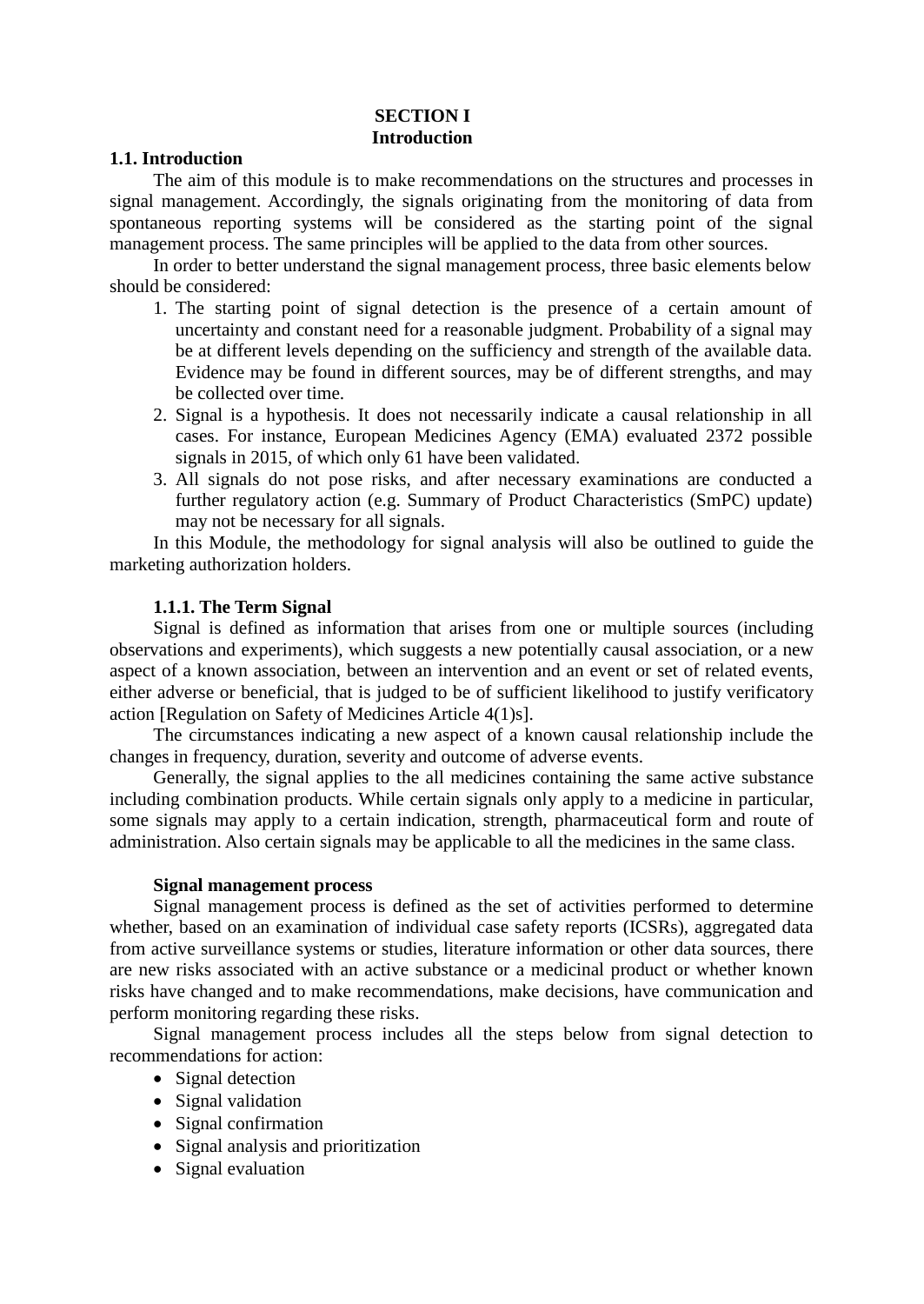• Recommendations for action

## **Signal Detection**

Act of searching and/or detecting signals using the data from any source.

#### **Signal validation**

Signal validation is the process of evaluating the data supporting the detected signal in order to verify that the available documentation contains sufficient evidence demonstrating the existence of a new potentially causal association or a new aspect of a known association, and therefore justifies further analysis.

At this step, the strength and clinical significance of the evidence and previously awareness of the association should be considered (see 2.3.).

#### **Confirmation of the signal**

It means that the validated signal is examined and discussed by the administrative authority. In the contract of the contract of the contract of the contract of the contract of the contract of the contract of the contract of the contract of the contract of the contract of the contract of the contract of

European Economic Area (EEA), this process is performed by EMA.

## **Emerging safety issue**

Emerging safety issue is a safety warning considered by a marketing authorization holder in relation to an authorized medicinal product under its responsibility to require urgent attention of the competent authority because of the potential major impact on the risk-benefit balance of the product and/or on patient or public health, that could warrant prompt regulatory action and communication to patients and healthcare professionals

#### **SECTION II Structures and Processes**

#### **2.1. Sources of Data and Information**

Sources of data which make new signals be identified vary. These sources include all scientific data regarding the use of drugs and the outcome of the use (e.g. quality data, nonclinical data, clinical data including pharmacovigilance and pharmacoepidemiology data).

The sources commonly used in signal detection are as below:

- Spontaneous reporting systems,
- Active surveillance systems,
- Studies including systematic reviews and meta-analyses.
- Scientific literatures.

Obtaining signals from spontaneous reports can be possible thanks to;

- Monitoring of ICSRs, suspected adverse reaction databases, and scientific articles.
- The information obtained from marketing authorization holders as part of regulatory actions (e.g. post-authorization commitments, extension of the period of validity of authorization, periodical benefit/risk evaluation report (PBRER), Risk Management Plan (RMP) updates),

• Other activities regarding monitoring of ongoing benefit/risk balance of medicines. Signal analysis is periodically performed in large databases such as European Union Adverse Reaction Database (EudraVigilance), US FDA Adverse Event Reporting System (FAERS) or Collaborating Center for International Drug Monitoring (VigiBase).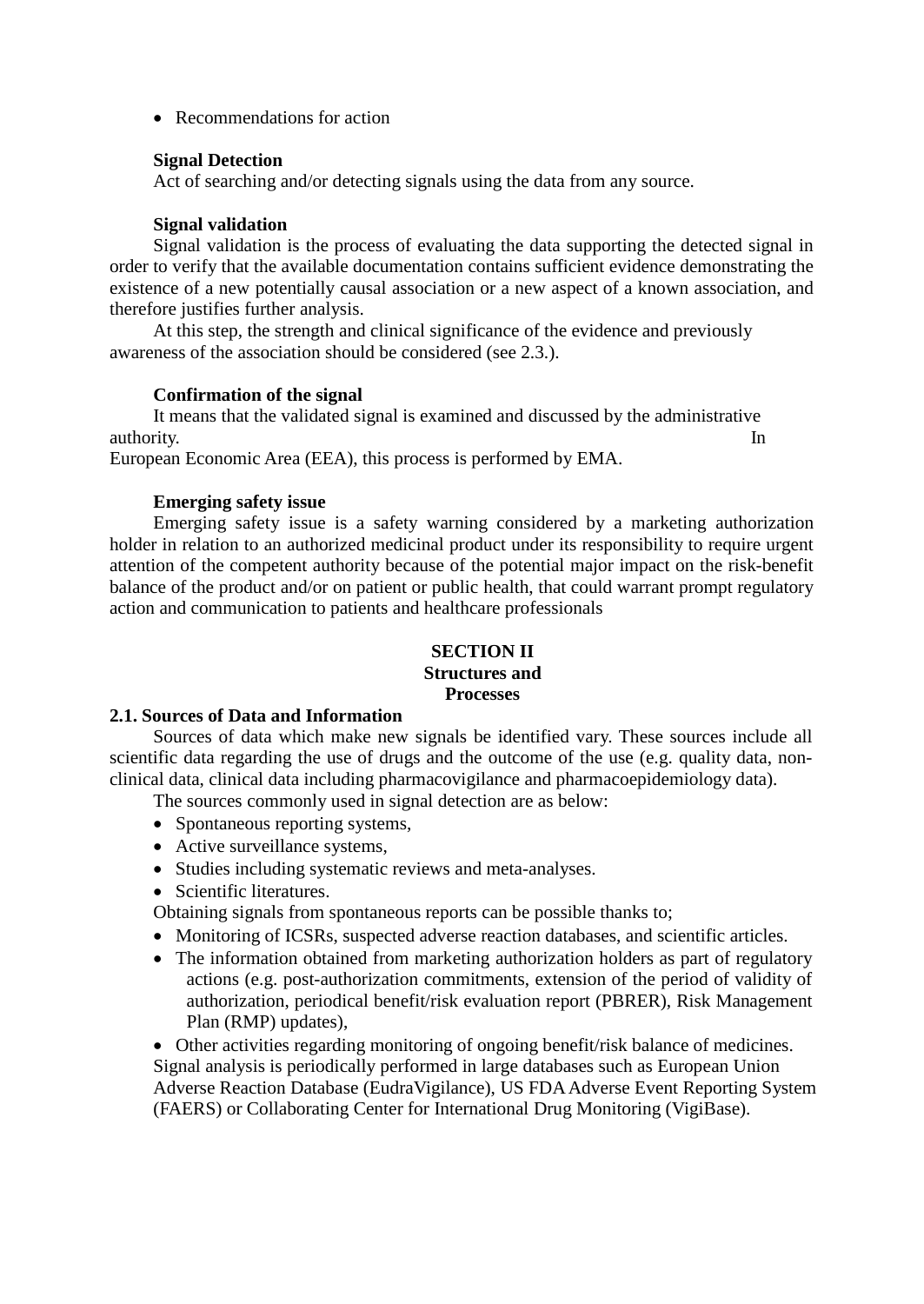

**Figure 1. Information sources in signal management steps**

#### **2.2. Signal Detection**

.

Signal detection should be based on multidisciplinary approach. An appropriate methodology that changes according to the nature of the data and type of the relevant drug should be followed. Vaccines, orphan drugs and drugs for pediatric use are drugs requiring special methodological strategies.

Signal detection may include review of ICSRs, statistical analyses or a combination of the two, depending on the data set. Collective data should be taken into consideration in cases where it is impossible to evaluate each individual case (such as the signals detected from published studies or health record data).

## **2.3. Evaluation of the Evidence Supporting a Signal**

The following elements should be considered when evaluating the evidence supporting a detected signal:

- Strength of the evidence obtained from ICSRs
	- o The total number of cases (after exclusion of duplicates), and amongst those, the number of supportive cases, e.g. cases showing a compatible temporal association, positive de- or rechallenge, lack of potential alternative causes, assessed as possibly related by the reporting healthcare professional, supportive results of relevant investigations,
	- o Additional cases reported with related terms (e.g. other MedDRA terms indicating clinical complications or different stages of the same reaction).
	- o Consistency of the evidence across cases (e.g. pattern with repeated observations of an association),
	- o Quality of the data and their documentation,
	- o Presence of cases matching internationally agreed case definitions if applicable,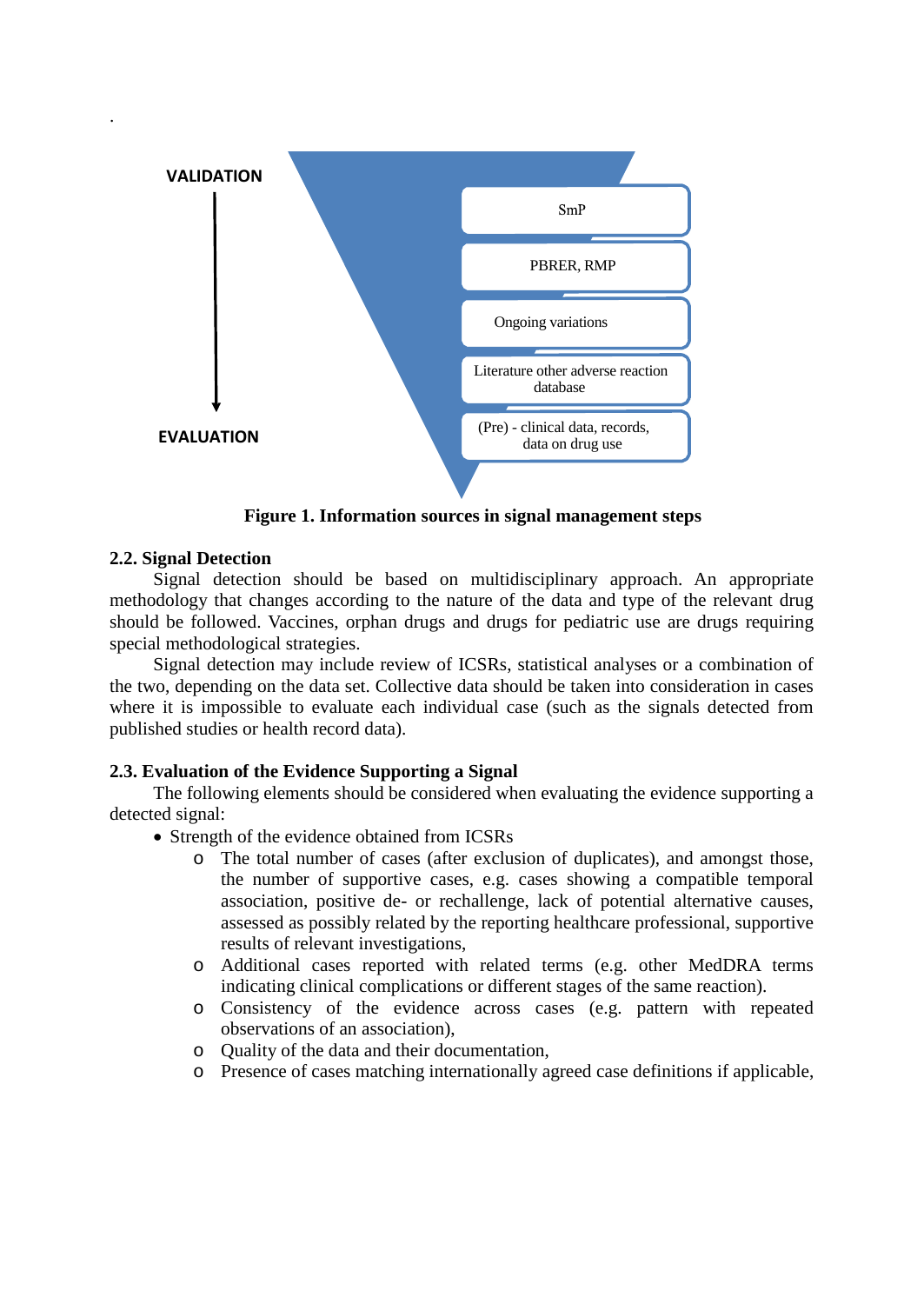- o Plausibility of a biological and pharmacological relationship / possible mechanism;
- o Number of cases in the context of patient exposure,
- o Measures of disproportionality, if applicable.
- Clinical relevance, for example;
	- o Seriousness and severity of the reaction,
	- o Reactions occurring in the context of drug-drug interactions,
	- o Reactions occurring in vulnerable populations (e.g. pregnant women, children or the older population or in patients with pre-existing risk factors,
	- o Reactions occurring in different patterns of use (e.g. overdose, misuse, offlabel use, medication errors),
	- o Whether the signal may provide additional insight on an expected reaction in terms of e.g. its severity, outcome, incidence or management.
- Previous awareness, for example:
	- o The extent to which information is already included in the product information (i.e. SmPC, PIL and the labelling),
	- o Whether the reaction is already included in the SmPC for other products including the same substance (some signals may only apply to a specific medicinal product),
	- o Whether the association has already been assessed in the initial application for marketing authorization, the RMP, the PBRER or any other regulatory procedure.

Example: It is not always easy to check whether the adverse event is included in the SmPC, Section 4.8.

- The event may have been described with a similar however different PT (e.g. it may have been described as anaphylactic shock or anaphylaxis, vertigo or dizziness, swelling of tongue or angioedema).
- The event may be included in SmPC, however the signal may provide new information (e.g. anatomical characteristics, severity or duration).
- The term included in the SmPC may not reflect the event (e.g. rash includes morbilliform rash, however it does not include Stevens Johnson syndrome; the fact that the SmPC includes liver damage does not indicate fulminant hepatitis).
- Additional sources of information may provide further evidence on the association, for example:
	- o Clinical trial data,
	- o Findings regarding similar cases in the scientific literature, including information on substances of the same class of medicinal products,
	- o Experimental or non-clinical findings,
	- o Databases with larger datasets, when the signal was detected from national or company-specific databases,
	- o Healthcare databases that may provide information on characteristics of exposed patients and medicines utilization patterns,
	- o Information from other regulatory authorities worldwide.

The evaluation of the evidence supporting a signal may require expert group discussions and different levels of decision-making. This may result in various decisions, such as:

• **Closing the signal:** When the available data do not support a causal relationship or when there is sufficient information on the association in the product information.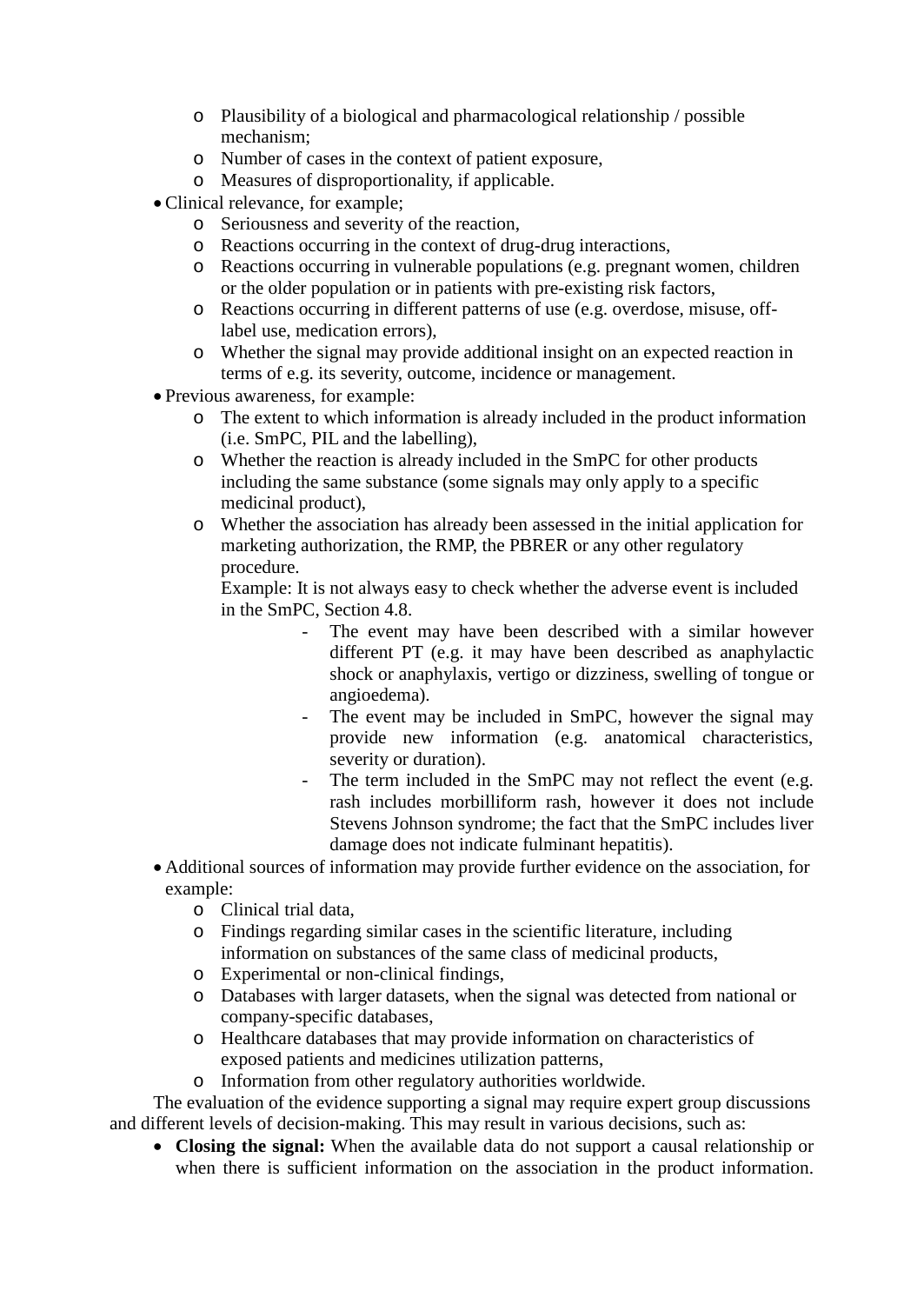The signal may be re-opened at a later stage if new evidence arises. **Monitoring the signal: The signal is monitored by reviewing new information from ICSRs or the scientific literature at appropriate time intervals to determine whether the new data are supportive of a causal relationship.**

• **Proposing actions**: Actions such as changes to the product information is proposed by means of a variation, if there is sufficient evidence of a causal relationship.

#### **2.4. Signal Prioritization**

A key and continuous consideration of the signal management process is to promptly identify signals that may have an important impact on patient or public health and/or on the risk-benefit balance of the medicinal product.

The following should be considered when evaluating this impact:

- The severity, seriousness, outcome and reversibility of the adverse reaction and the potential for prevention,
- The patient exposure and the estimated frequency of the adverse reaction,
- The patient exposure in vulnerable populations and/or in populations with different patterns of use, where appropriate,
- The consequences of treatment discontinuation and the availability of other therapeutic options,
- The expected extent of the regulatory intervention (e.g. addition of adverse reactions, warnings, contraindications, additional risk minimization measures, suspension, revocation),
- Whether the signal is likely to apply to other substances of the same class of medicinal products.

Special consideration should be given to the signals that cause concerns in large mass of people such as adverse events emerged after intensive vaccination program.

How the signal is further managed including timelines will depend on the prioritization. Because prioritization is a continuous process, appropriate measures should be considered at any stage if the information available supports the conclusion that there is a risk that requires prevention or minimization in a timely manner. Such measures may be required before a formal assessment of the signal is concluded. Professional judgment and flexibility should be applied throughout the process.

## **2.5. Quality requirements**

Signal management is a critical process. Signal management system should be clearly documented to ensure that the system functions properly and effectively, that the roles, responsibilities and required tasks are clear and standardized, that these tasks are conducted by staff with appropriate qualifications and expertise and that there are provisions for appropriate control and, when needed, improvement of the system. This includes the rationale for the method and periodicity of signal detection activities. Therefore, a quality assurance and quality control system consistent with quality system standards should be available in place, and a system of quality management should be applied to all signal management processes (see Module IV). Therefore, a system of quality management should be applied to all signal management processes. The performance of the system should be controlled and, when used, performance indicators should be presented in the pharmacovigilance system master file.

The organizational roles and responsibilities for the activities including maintenance of documentation, quality control and review, and for ensuring corrective and preventive action should be assigned and recorded.

As a critical process, signal management activities should be audited at regular intervals, including tasks performed by any service providers and contractors. Data and document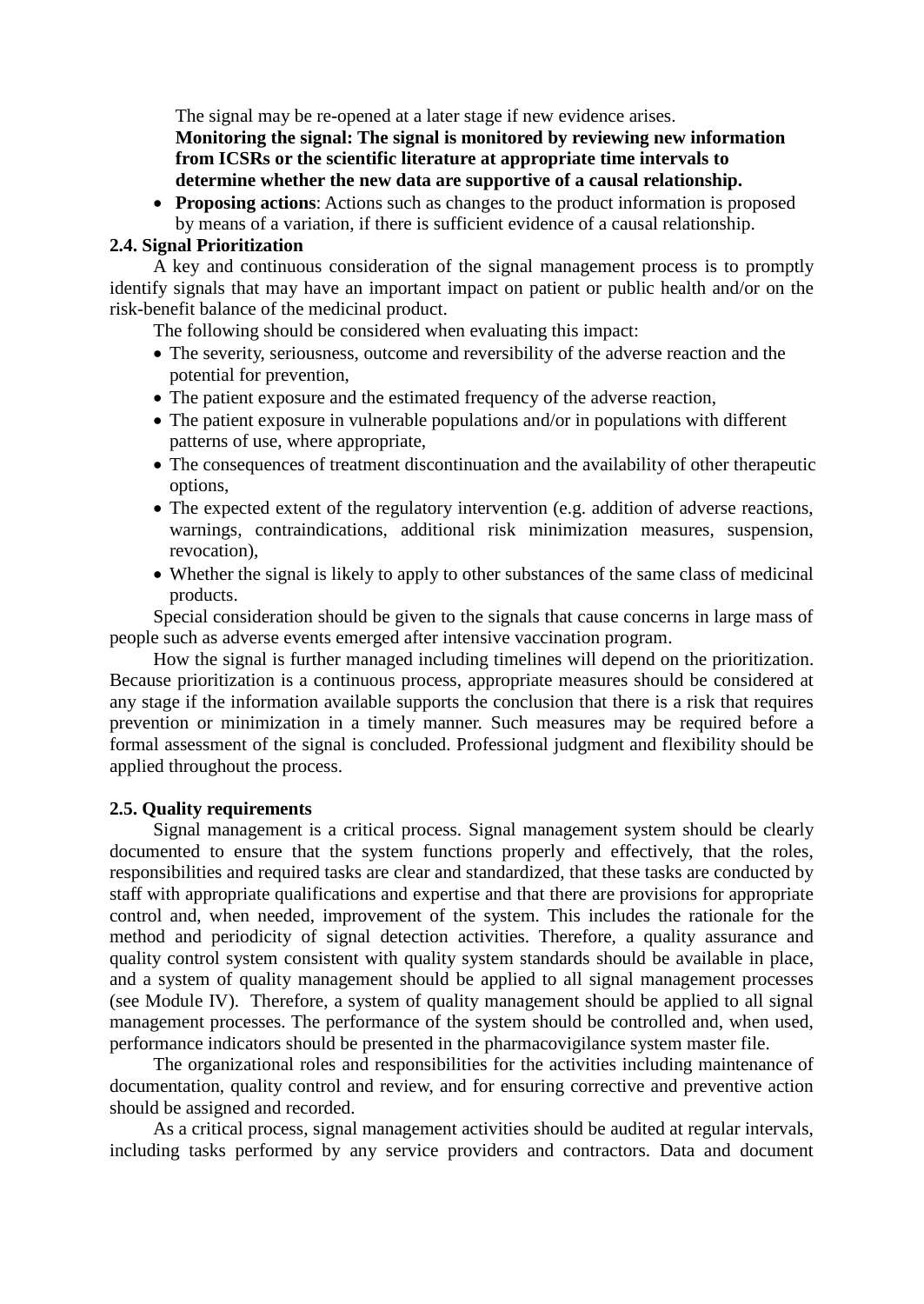confidentiality, security and validity (including data integrity when transferred between organizations) should be guaranteed.

Through a tracking system, all parties should keep an audit trail of signal management activities including detection, validation, confirmation and evaluation of the signals and relevant query and results. The audit trail will enable retrospective monitoring of how signals are detected and how validated and confirmed signals have been evaluated.

The Agency may request documentation for review from marketing authorization holder to demonstrate compliance with these requirements before or after authorization, including justification/evidence for the steps taken and decisions made.

Staff members should be specifically trained in signal management activities in accordance with their roles and responsibilities. Information on location for training system and training records should be documented and the curriculum vitae and job description of the staff should be archived

#### **SECTION III Signal Analysis Methods**

## <span id="page-8-0"></span>**3.1. Methodology for Signal Detection**

#### **3.1.1. Traditional methods**

Two types of signal detection are performed in spontaneous reporting systems: Qualitative and quantitative. From historical perspective, the methods can be classified as traditional and developed, statistical or automatic signal detection methods. Traditional methods include both qualitative (e.g. review of individual case and case series) and simple quantitative approaches (e.g. frequency/reporting speed, grouping, cross tabulation etc.). More complex quantitative methods are needed to be developed because of the renaissance in statistical approaches, increase in the number of spontaneous reports, and enlargement of the size of the databases.

In quantitative signal detection, the analysis should be conducted at the MedDRA (Standard Medical Dictionary for Regulatory Activities) preferred term (PT) level.

#### **3.1.1.1.Review of the cases and case series**

<span id="page-8-1"></span>One of the techniques most frequently used in traditional pharmacovigilance is the method of "index case" or "striking case". Trained pharmacovigilance officials mostly detect signals during routine examination of the data acquired, the first examination conducted when ICSRs (spontaneous adverse reaction reports, systematic data collection systems or cases published in literature) are obtained. While detection of a single well-documented ICSR with unusually striking feature may be interpreted as a signal, in practice, mostly, strong suspicions about possible drug-event associations are based on case series with similar features (aggregation). In addition, positive de-/rechallenge is one of the most important criteria that is used to define a signal. Undoubtedly, these examinations are subjective. Therefore, the expert who performs the examination should have sufficient information on the pharmacology of the drug, the indication used, and the patient population exposed to the drug.

One of the basic steps of the examination of case reports is "designated medical events (DME)". DMEs are rare, serious adverse events with high risk attributable to drug. In such events, one to three reports may be interpreted as a possible signal. Typical examples may include aplastic anemia, toxic epidermal necrolysis, Stevens-Johnson syndrome, Torsade de pointes, hepatic failure. However, there are events that are considered as DME even if it does not meet the criteria above although the definition is not clear. For example; pancreatitis (most of the risk is due to the alcohol use and gall bladder disease).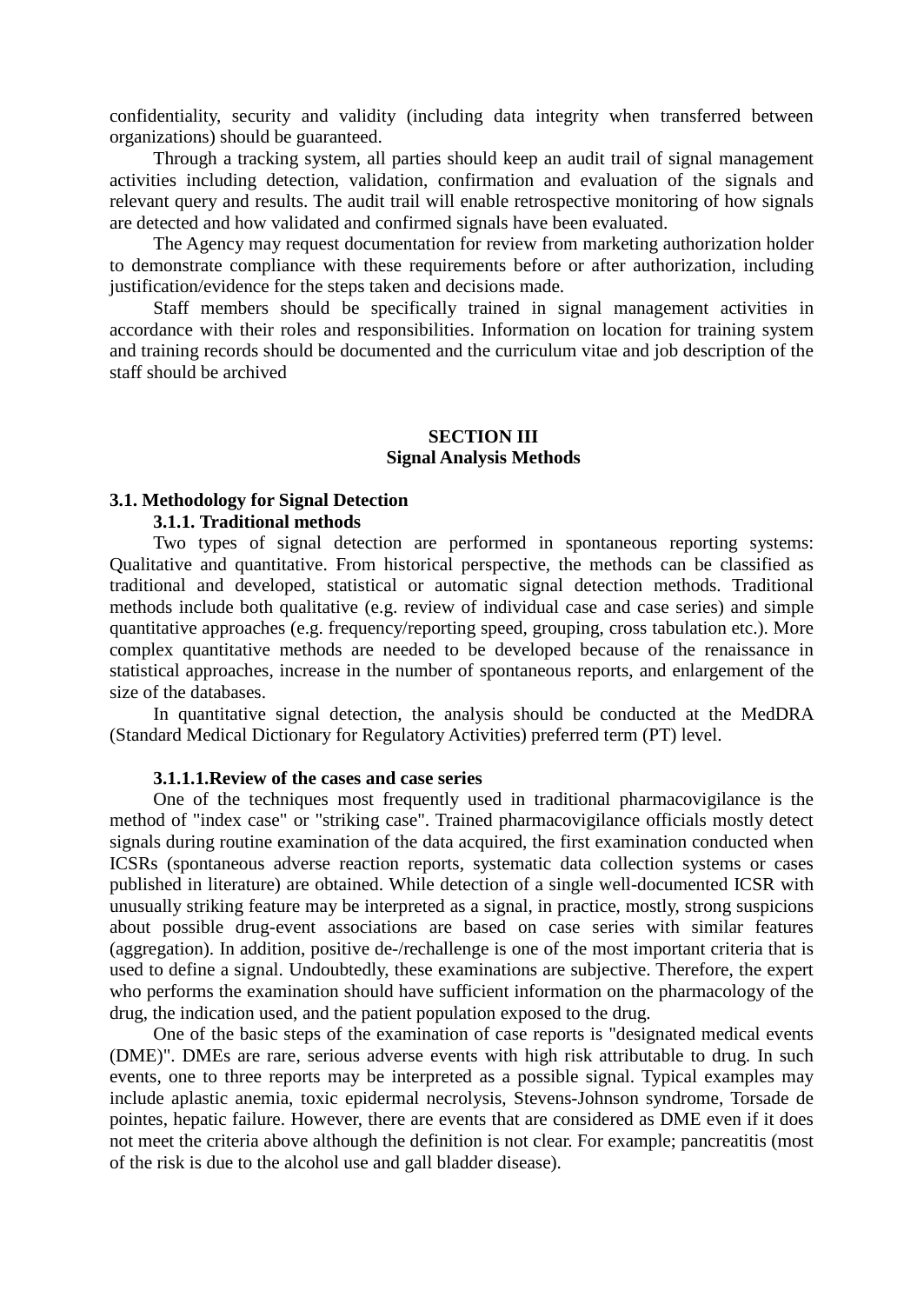Therefore, any event considered to be of special interest is also describe as DME.

No universally accepted list of DME is available. There may always be changes in this list. Every organization has its own list. The list of EMA dated 17 August 2016 is included in annex 2.

Other events of special interest associated with a certain drug and/or patient population are called targeted medical event (TME). These events are similar to DMEs, however their classification depends on the drug. At this circumstance, pharmacovigilance logic and scientific information on the drug, treatment indication and/or patient population facilitate our prediction about issues that will possibly emerge.

A group of selected events considered serious are called Important Medical Events (IME). This list has developed by the organization which created MedDRA (MedDRA MSSO) and is coordinated by EMA.

Special caution may need to be exercised for other clinical features. For instance, a careful assessment should be conducted for hyperacute (needle tip) events. These events occur within a very short time when the drug is administered parenterally, while the condition is stable in other routes, and the occurrence of these events are biologically reasonable. The clinical characteristics of the event indicate that the drug at least participate in the occurrence of this event. For example, kidney and gallbladder stones comprised of pure drug.

In signal detection, there are other criteria which are part of clinical triage of cases, apart from DME and TME. For instance, if it is known that a hypothetical drug induces moderate respiratory depression, however the reports received include apnea/respiratory arrest, this event that is an identified event, however occurs more severe should be biologically justified.

For safety of newly authorized drugs, preparation and analysis of periodical assessments are very important traditional signal detection methods. PBRER can be given as an example for reports made by periodical collection of such data. Such reports enable comprehensive overview of data within a certain time period.

In assessment of individual reports and case series, scientific examination done by experts and experience are quite important.

#### **3.1.1.2. Simple analysis of larger data sets**

<span id="page-9-0"></span>If the observed value is higher than the expected value for the conditions below of an adverse event or a group of adverse events, this indicates a signal has been detected.

- Number of a certain adverse event (absolute number)
- Number of a certain adverse event/total number of reports about the drug (ratio), or
- Number of a certain adverse event/estimated exposure to the drug (ratio).

Methods for collection of post-authorization pharmacovigilance data are listed in ICH E2E Guideline on Pharmacovigilance Planning. These include the methods such as passive surveillance (spontaneous reports, case series), active surveillance (Prescription, Event monitoring, Registries etc.), comparative observational studies (case control study, crosssectional studies, cohort studies), targeted clinical investigations (genetic tests, studies on special populations, large simple study), descriptive studies (natural history of the disease, drug use study).

In cases where data collection is performed as passive surveillance, namely where reports are routinely received (e.g. MedWatch in USA, Yellow Card System in UK, EudraVigilance in European Economic Area) or during targeted collection and prolonged follow-up of some report types (Varicella Vaccine Pregnancy Record), remarkable reports with positive rechallenge and DMEs or TMEs, collective reports where spontaneous reports are examined periodically, automatic search in adverse event database or data mining methods can be used in signal detection.

In cases where data collection is performed as active surveillance (such as Prescription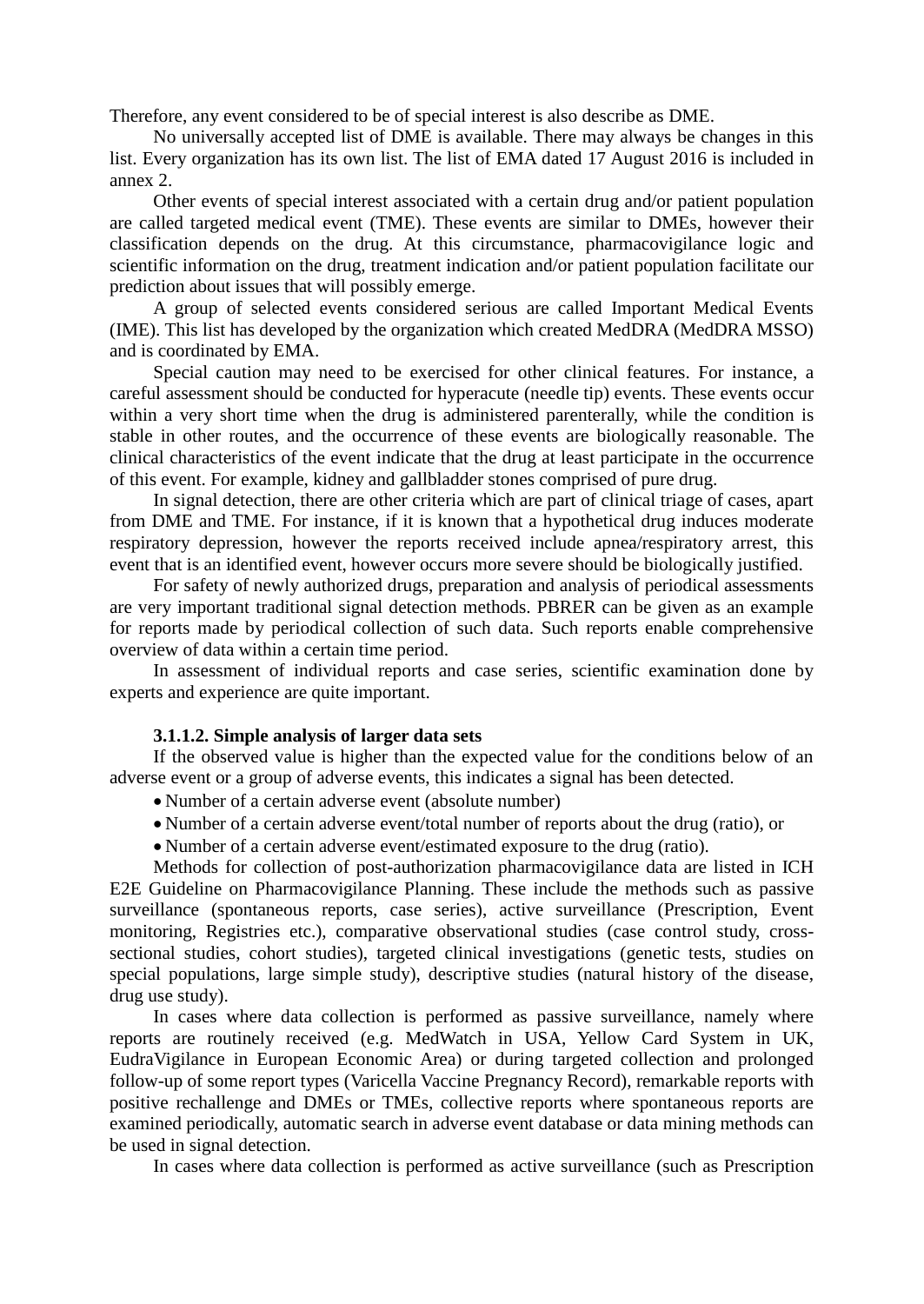Event Monitoring), signal search is conducted with more advances methods.

Disproportionate reporting signals require careful, detailed review of cases and literature, including preclinical and pharmacological data, assessment of pharmacoepidemiological and/or clinical studies.

#### **3.1.2. More complex quantitative methods**

<span id="page-10-0"></span>Quantitative methods have been developed to detect signals in databases of large spontaneous reporting system. These methods enable systematical, automated and practical search of the data that cannot be easily searched with conventional methods and minimize the human error.

Advanced quantitative methods may include computer aided statistical methodology and data mining algorithms. These methods use disproportionality analysis based on 2x2 contingency tables.

#### **3.1.2.1. Disproportionality analyses**

<span id="page-10-1"></span>Disproportionality analysis is defined as searching ICSR databases to detect reporting rates which are higher than expected and aims to identify statistically significant reporting associations between drug-event pairs in spontaneous reporting system.

Signal of disproportionate reporting (SDR) represents numerical outputs of these analyses without clinical context and is used instead of the term signal in statistical calculations.

The main feature of data mining algorithms supporting disproportionality analysis is to summarize very complex safety datasets into 2x2 contingency tables for each drug-event pair. Statistical 2x2 contingency table is commonly used in drug safety and underpins the calculations for association measurements.

For drug-adverse reaction pairs, the elements below are used as common

disproportionality measures:

- Proportional reporting ratio,
- Reporting odds,
- Information Component,

• Empirical geometric mean.

Disproportionality measures are available for drug-drug-adverse reaction trios. One of these measures is Omega  $(\Omega)$  and it is used by WHO Collaborating Center for International Drug Monitoring.

#### **3.1.2.1.1. Proportional reporting ratio (PRR)**

<span id="page-10-2"></span>The reporting disproportionality measure used to obtain a SDR in pharmacovigilance databases is PRR. It shows the prevalence of adverse event for a certain drug according to the events in the whole database.

In this method, if a SDR (including a certain adverse event) is determined for a drug (P), it is hypothesized that this adverse event is reported with the drug (P) relatively more commonly compared to other drugs. The relative increase in the adverse events reported for the drug P is shown in 2x2 contingency table, based on the total number of the individual cases included in the pharmacovigilance database, as in the table below: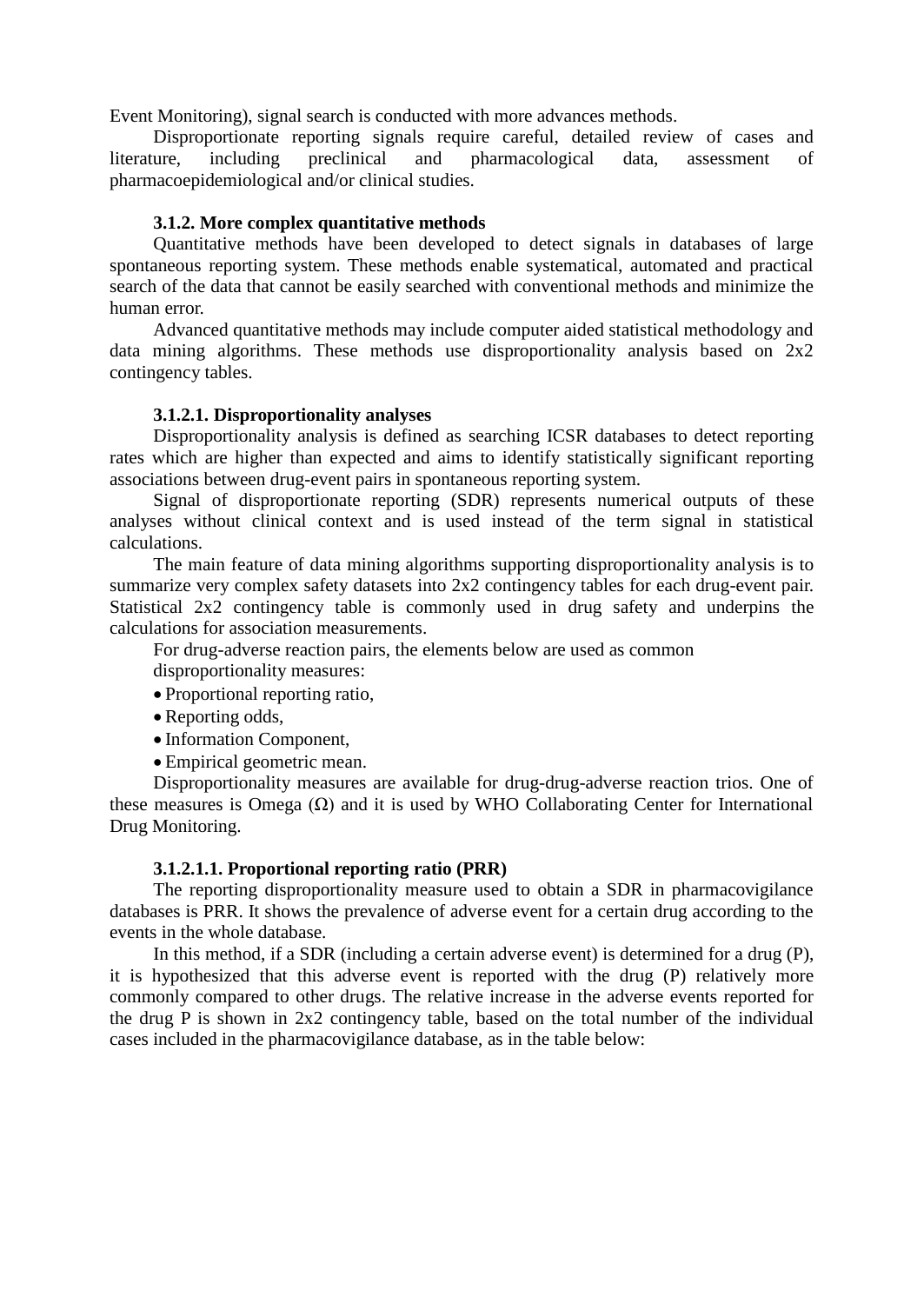|                     | Tuble 1: 2012 Contingency tuble about to eureliate I Terr |                      |             |
|---------------------|-----------------------------------------------------------|----------------------|-------------|
|                     | Event $(E)$                                               | All the other events | Total       |
| Drug(P)             |                                                           |                      | A+B         |
| All the other drugs |                                                           |                      | $C+D$       |
| Total               |                                                           | $B+D$                | $N=A+B+C+D$ |

Table  $1: 2x2$  contingency table used to calculate PRR

The elements in this table are the individual cases in the database. The basic criteria of PRR calculation are:

**A** value, the number of the individual cases in which the adverse event E has been associated with the drug P,

**B** value, the number of the individual cases in which all the the other adverse events except E have been associated with the drug P,

**C** value, the number of the individual cases in which the event E has been associated with all the other drugs except P

**D** value, the number of the individual cases in which the events except E have been associated with all the other drugs except P

PRR is calculated as:

$$
\text{ORO} = \frac{A/(A+B)}{C/(C+D)}
$$

Example 1:

-Among all the reports associated with the drug P, the rate of individual nausea cases is 5% (5 out of 100 reports with the drug P are cases of nausea. A=5, B=95, A+B =100).

-Among all the reports associated with all the other drugs (except the drug P) in the database, the rate of individual nausea cases is also 5% (e.g. 5000 cases of nausea out of 100000 reports with all the other drugs; So, similarly C=5000, D=95000, C+D=100000). In this example, PRR is 1 (e.g. 0.05/0.05)

Example 2:

- Among all the reports associated with the drug P, the rate of individual nausea cases is 15% (15 out of 100 reports with the drug P are cases of nausea. A=5, B=95, A+B =100). A=15, B=85, A+B =100).

-Among all the reports associated with all the other drugs (except the drug P) in the database, the rate of individual nausea cases is also 5% (e.g. 5000 cases of nausea out of 100000 reports with all the other drugs; So, similarly  $C=5000$ ,  $D=95000$ ,  $C+D=100000$ ). In this example, PRR is 3 (e.g. 0.15/0.05)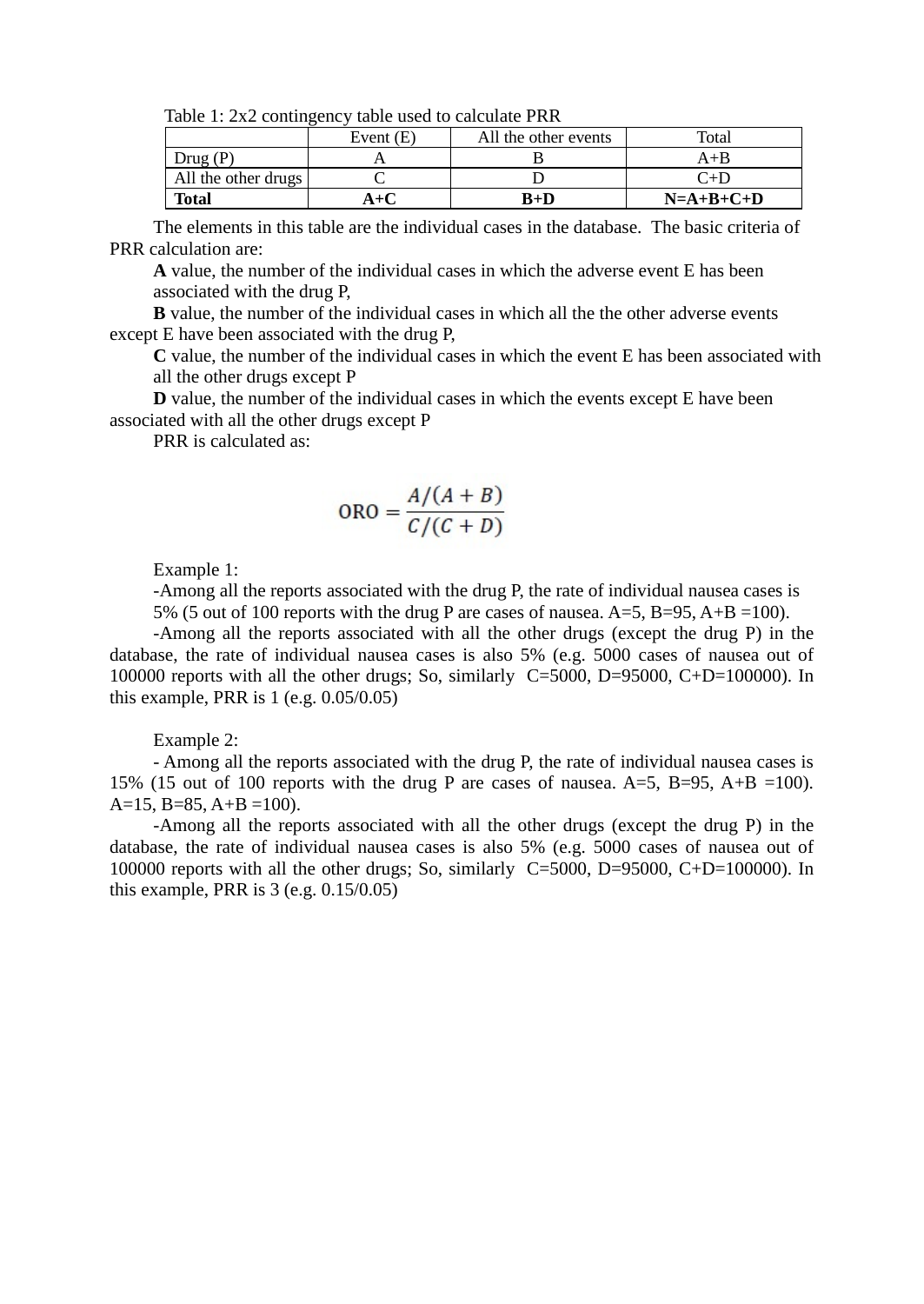#### **3.1.2.1.1.1. 95% confidence interval of PRR**

<span id="page-12-0"></span>The data analysis system to be created should calculate the confidence interval of PRR. The standard error of natural logarithm of PRR is calculated with the formula below:

$$
SH = \sqrt{(\frac{1}{A} + \frac{1}{C} - \frac{1}{A+B} - \frac{1}{C+D})}
$$

95% confidence interval for in(PRR) is calculated as in(PRR) $\pm$ 1.96SE. The result below is obtained with exponential function:

95% confidence interval of PRR =  $(PRR / exp(1.96SE), PRR x EXP(1.96SE))$ 

#### **3.1.2.1.1.2. Interpretation of SDRs**

The disproportionality analysis is not an inferential exercise. Using inferential statistical methods in such exploratory analyses may cause big problems. If the statistical analysis in database is conducted in an undisciplined way, this may cause subjective decisions on the selection, distribution and interpretation of the data mining processes and outputs.

The results of the quantitative methods should be carefully interpreted, and the limitations of the spontaneous reporting system should be considered. The following considerations should be paid regard when interpreting PRR results in the analyses conducted for signal detection:

- a) PRR measures the reporting association between the drug P and the adverse event E, based on the relative increase in the rate of individual cases associated with the adverse event. It does not suggest any causal relationship between the drug P administered and the occurrence of the adverse event E. Such statistical disproportionality may reflect one or more bias (such as the bias related to the underlying disease of the patient), the artifacts naturally included in pharmacovigilance system and also statistical noise. Therefore, the SDRs detected with quantitative methods should absolutely undergo medical assessment.
- b) When making the first decision on whether further analysis of the drug-event pair is necessary, threshold values for the PRR applied and other statistical estimations (e.g. estimated lower limit of confidence interval) are referred. No gold standard threshold value is available for SDRs.
- c) The threshold values commonly used for detecting SDRs is choice between two conflicting option: If the threshold is too low, false positive signals may be generated or if the threshold is to high the true signals may be overlooked.
- d) PRR also enables comparing the association between reports for the drug P and all the other drugs in the database. PRR value and SDRs which are identified as a result with this method depend on the data in the database where PRR is calculated. Therefore, interpretation of the PRR should be made considering the factors below: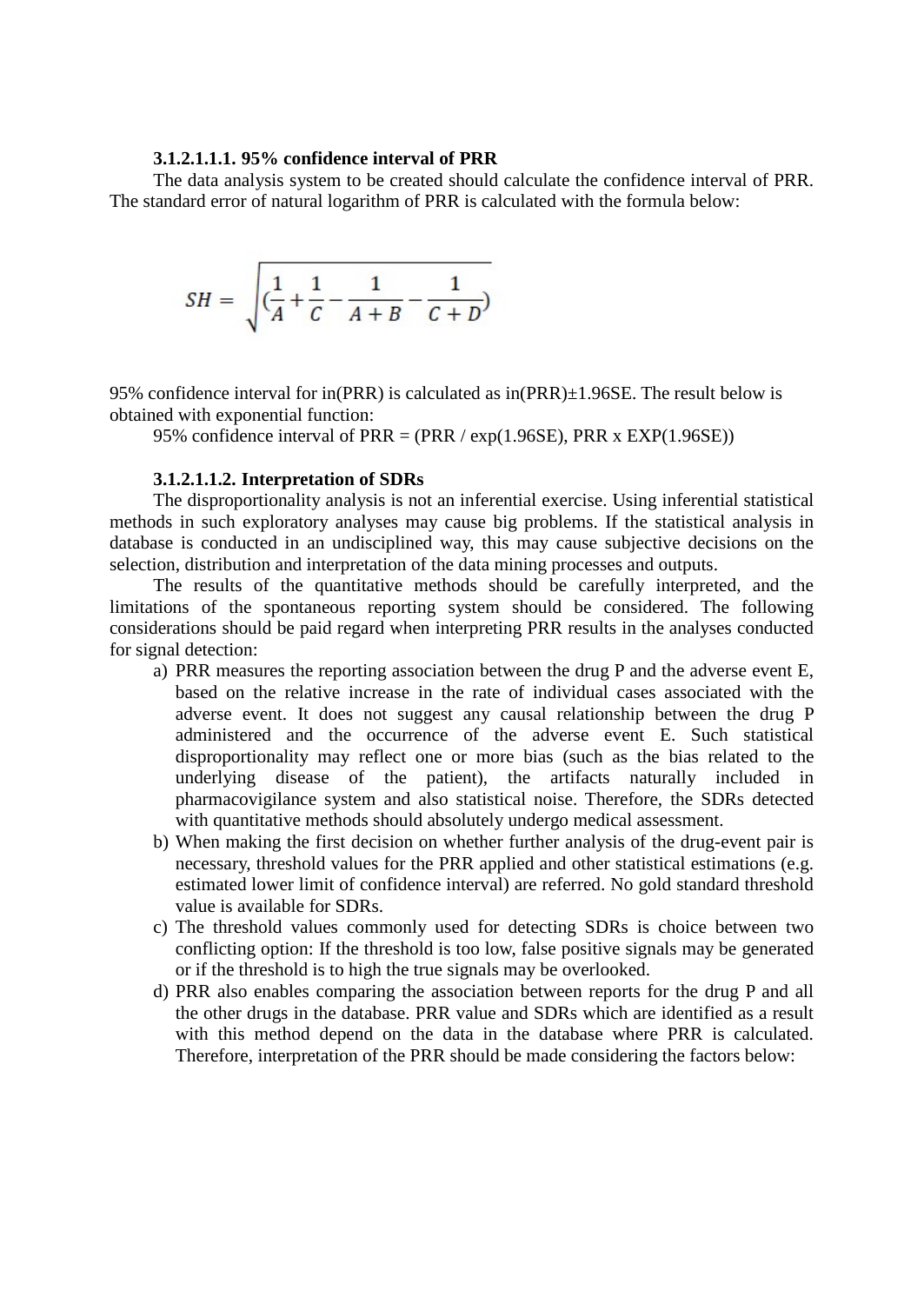- I. Types of the drugs in the database
- II. Medical terminology used in the reports which constitutes the database
- III. Coding
- IV. Date when the database was created
- V. Source of the ICSRs (e.g. all unsolicited reports)

These factors may affect the PRR value and create a masking effect. Dissimilarly, they may cause the statistical association between the drug and adverse event to be exaggerated.

- e) In addition to the quantitative perspective, other factors should be taken into consideration in selection and prioritization of the identified SDRs in the database:
	- I. Possible effect of SDRs for public health
	- II. Authorization conditions and especially whether the adverse event is expected or unexpected (particularly whether there is evidence for a change in the reporting frequency or seriousness of the known adverse event)
	- III. Whether the possible risk related to the SDR is previously or currently confirmed These should be evaluated regardless of whether they cross the predefined threshold value of PRR.
- f) Absence of SDR does not warrant the exclusion of the possibility of the association between the drug P and the adverse event E.
- g) PRR can be cleared using similar techniques to the other SDRs (e.g. pooling a great number of drugs and/or adverse events, stratification by age or sex of the patient). Based on PRR, the possibility that the association between drug and adverse event are masked by other drugs during the analysis of SDRs.

## **3.1.2.1.1.3. Threshold values defining SDRs in EudraVigilance database**

Currently, no gold standard is available to determine a universal threshold value for a signal of disproportionate reporting. The threshold values used in EudraVigilance are empirical. PRR is an extremely sensitive method which may cause a lot of false positive signals, especially when there are few reports.

Therefore, chi-square statistic is used to reduce the threshold value for the number of cases (number of reports  $\geq$ 3) and the number of false positive results, in association with the PRR. The criteria below are used in the query performed to determine the SDR (drug-event combination) in EudraVigilance Data Analysis System.

## **a) When PRR is shown in 95% confidence interval:**

- **The lower limit of 95% confidence interval equals to 1 or higher**
- **The number of the individual cases equals to 3 or more**

These criteria are used in weekly/monthly signal monitoring. Chi-square statistic is also used in association with PRR. In such cases, the criteria below are used in query.

## **b**) **When PRR** is shown with the statistic of  $\gamma$ <sup>2</sup>:

- $\bullet$  **ORO**  $>$  2
- $\chi^2 \geq 4$
- **If the number of the individual cases is 3 or more.**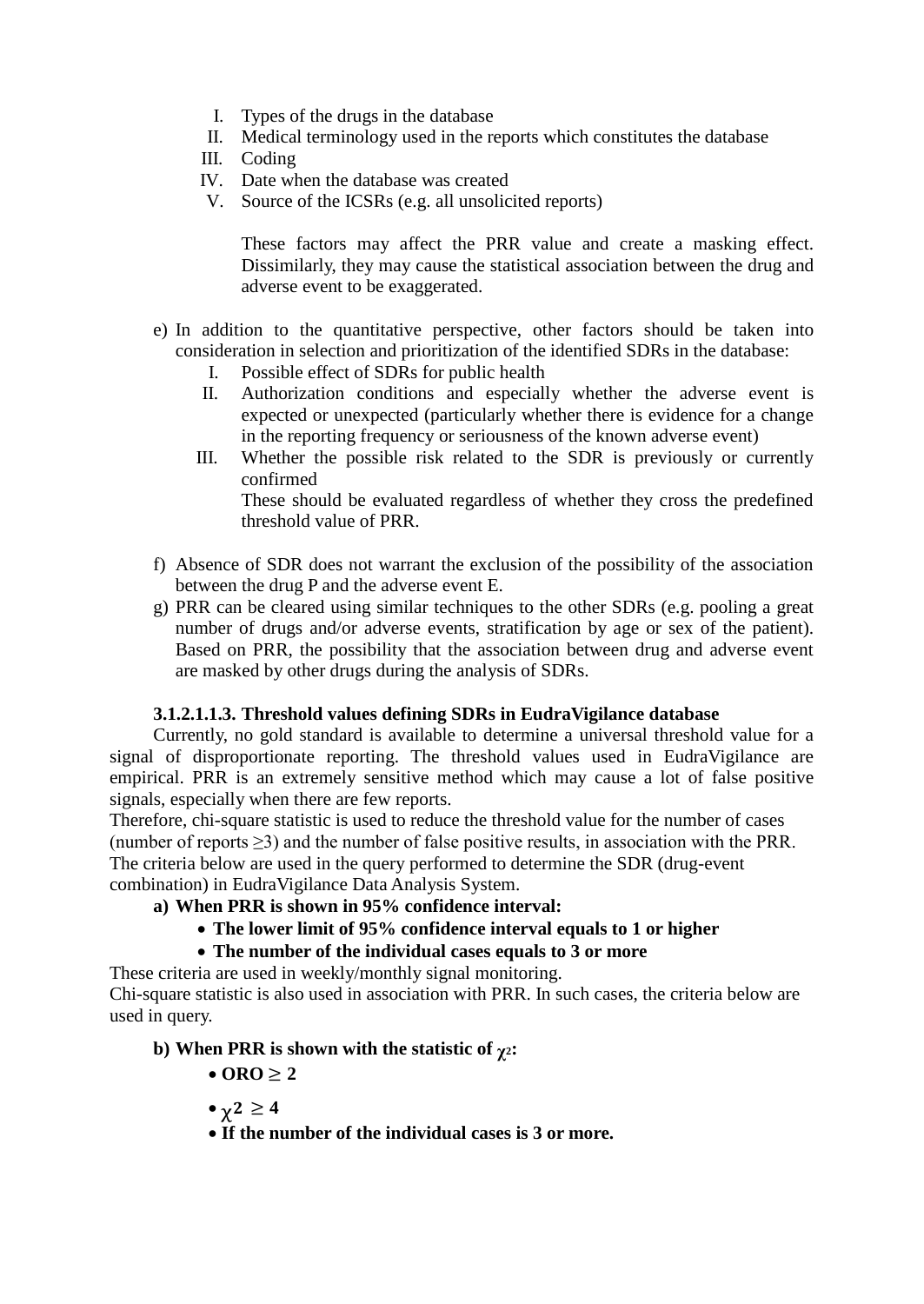#### **3.1.2.1.1.4. Subgroup analyses and stratification**

<span id="page-14-0"></span>Stratification is a statistical process that aims to reduce the confounding factors by making corrections according to the association between drug and confounding variable and event and the same confounding variable. PRR can be calculated in a subgroup of reports as in the whole database. The field may be limited by using many variables such as age and sex. Calculation of uncorrected PRR may be adjusted by age, sex or date of reporting using stratification. In addition, it is possible to perform subgroup analyses based on drug and drug class.

#### **3.1.2.1.1.5. Validation**

<span id="page-14-1"></span>A large number of methodological issues make it difficult to systematically and comprehensively evaluate the performance of quantitative methods used in signal detection. The absence of a gold standard which can be used in signal detection makes this evaluation difficult.

It is possible to draw the conclusions below from the validation studies:

- a) High sensitivity calculated in these studies is based on simple definition of the signal (e.g. drug-event pair). This definition of the signal may not reflect the true causality between drug-event pair in the context of clinical evaluation in pharmacovigilance.
- b) The low specificity of the statistical methods emphasized in the mentioned validation studies indicates that many false positive signals may originate.

#### **3.1.2.1.2 Information component**

<span id="page-14-2"></span>Information Component (IC), developed for signal detection from the adverse drug reactions in VigiBase by WHO Collaborating Center for International Drug Monitoring and put into place through Bayesian Confidence Propagating Neural Network (BCPNN) method, is a measure of disproportionality between the observed and expected reports of a drugadverse reaction pair.

Positive IC value indicates a combination of certain drug-adverse reaction is reported at a higher rate than the expected rate based on the rest of the reports in the database. IC value of 0 indicates no quantitative dependency, and negative IC value indicates the combination is reported less commonly than statistically expected in the database.

IC value is calculated based on the information below:

- Total number of the case reports associated with the drug  $X$  (Cx)
- Total number of the case reports associated with the adverse reaction  $Y(Cy)$
- Total number of the reports associated with a certain drug-reaction pair (Cxy)
- Total number of the reports in the database (C)

New reports may increase or decrease IC value. If IC value is calculated from high figures, a new report does not cause a big fluctuation in IC value.

Standard deviation of every IC value is a measure of the robustness of the value. Confidence interval narrows depending on how high Cx, Cy and Cxy values become. Lower limit of 95% of confidence interval for IC value is IC025.

IC value does not provide information on qualitative causality of the combination of drug-adverse reaction. IC shows quantitative dependency between adverse reactions and drug, based on the reports in VigiBase. If IC value gradually increases and IC25 value is positive, the probability of positive quantitative association between the drug and adverse reaction increases, however clinical assessment is essential.

As of 20 September 2016, WHO Collaborating Center for International Drug Monitoring (UMC) database (VigiBase) includes 14 million ICSR. The data in the VigiBase are periodically analyzed as part of the routine signal search of UMC, and the adverse reactions which are not previously identified are detected. After combinations of drug-adverse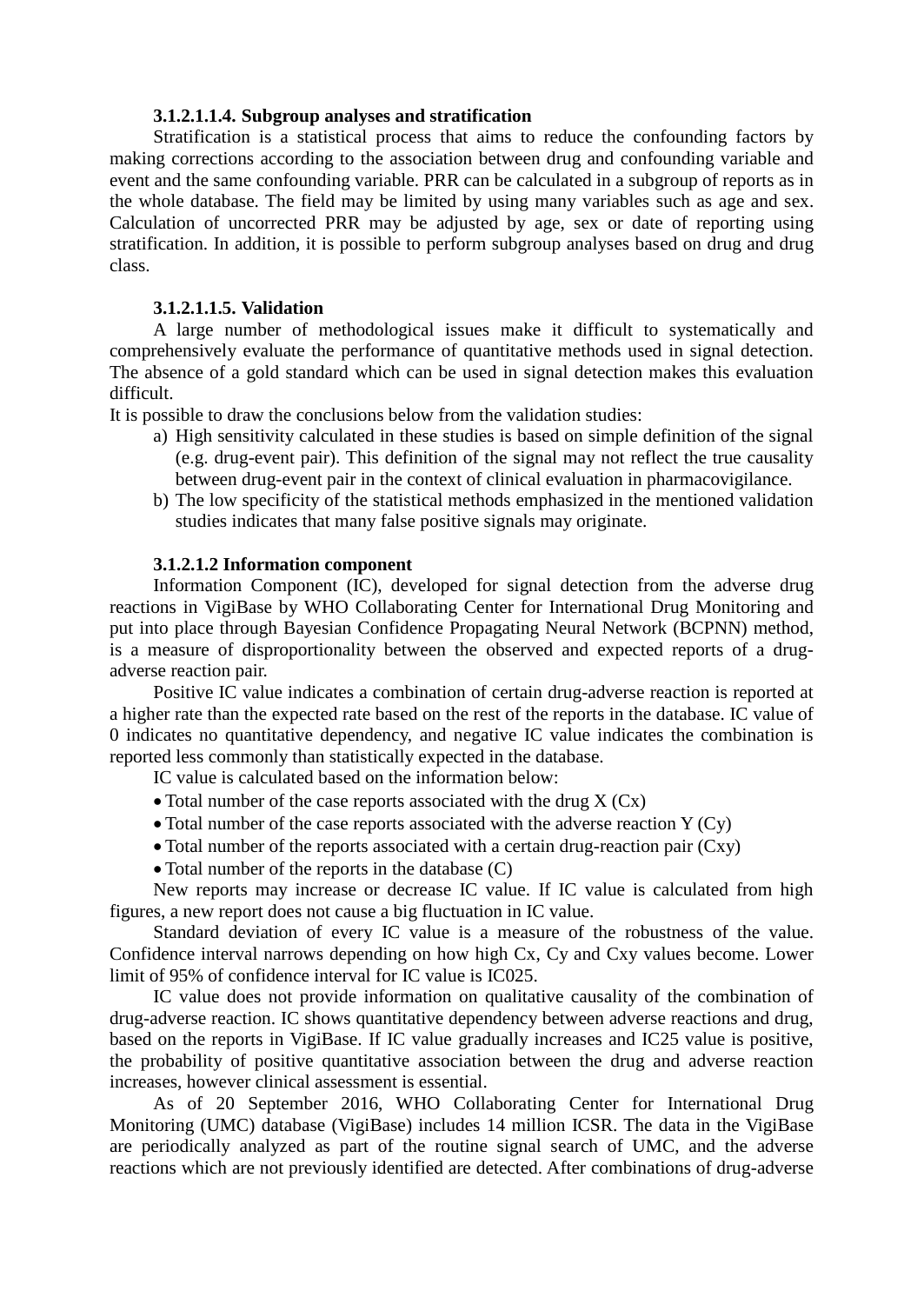reactions are automatically detected, clinical assessment are conducted. The number of the combinations of drug-adverse reaction are reduced with the method of categorization by urgency (triage) using the measurement of disproportionality between the observed and expected reports of the combination of drug-adverse reaction (IC) and other statistics, and the probability for detection of the most important significant signal is increased. The predictive capacity of the data mining method in UMC has been studied; positive predictive value is 44% and negative predictive value is 85%. In order to identify the signal in signal detection process, the procedure below is followed for the combination of drug-adverse reaction:

1. Relative reporting rates are calculated for all the combinations of drug-adverse reaction reported to VigiBase. IC value shows that the combination of drug-adverse reaction is unexpectedly reported more commonly compared to the database history.

- 2. For the combination of drug-adverse reaction more commonly reported, triage algorithm selects the combinations including ICSRs originating from at least two countries, and these combinations should meet at least one of the criteria below:
	- a. New drug and serious reaction (the drug should have been included in the database within the last five years and adverse reaction should be one of the clinical terms of WHO-ART (WHO Adverse Reaction Terminology)
	- b. IC value should have remarkably increased since the last quarter.

3. The combinations of drug-adverse reaction filtered through triage algorithm are checked by UMC staff for their inclusion in summary of product characteristics of the drug or literature. If the reaction cannot be found or is not defined well enough, individual case reports are received from VigiBase.

4. ICSRs are assessed by UMC staff or UMC signal review panel members.

As a result, signal search is performed with the combination of data mining and clinical assessment of experts.

Clinical assessment of a possible signal by experts:

## • **Quantitative strength of the association**

- o Number of the ICSRs
- o Statistical disproportionality
- **Consistency of the data (pattern)**
- **Exposure-response association**
	- O Area, timing, dose, reversibility
- **Biological probability (biological plausibility) of the hypothesis** O Pharmacological, pathological
- **Experimental findings**
	- o For example, dechallenge, rechallenge, blood levels, metabolites, drug dependent antibodies

## • **Nature and quality of the data**

o Neutrality, documentation, causality assessment

During the assessment, the details of the reports are requested from National Centers.

## **3.1.3. Integration of Statistical Methods with Classical Methods**

<span id="page-15-0"></span>The quantitative methods used in signal detection in pharmacovigilance should be used with other traditional methods. Traditional method may enable the detection of the safety signals which cannot be detected with data mining methods.

If a drug is newly marketed and only a certain number of ICSRs have been received, it is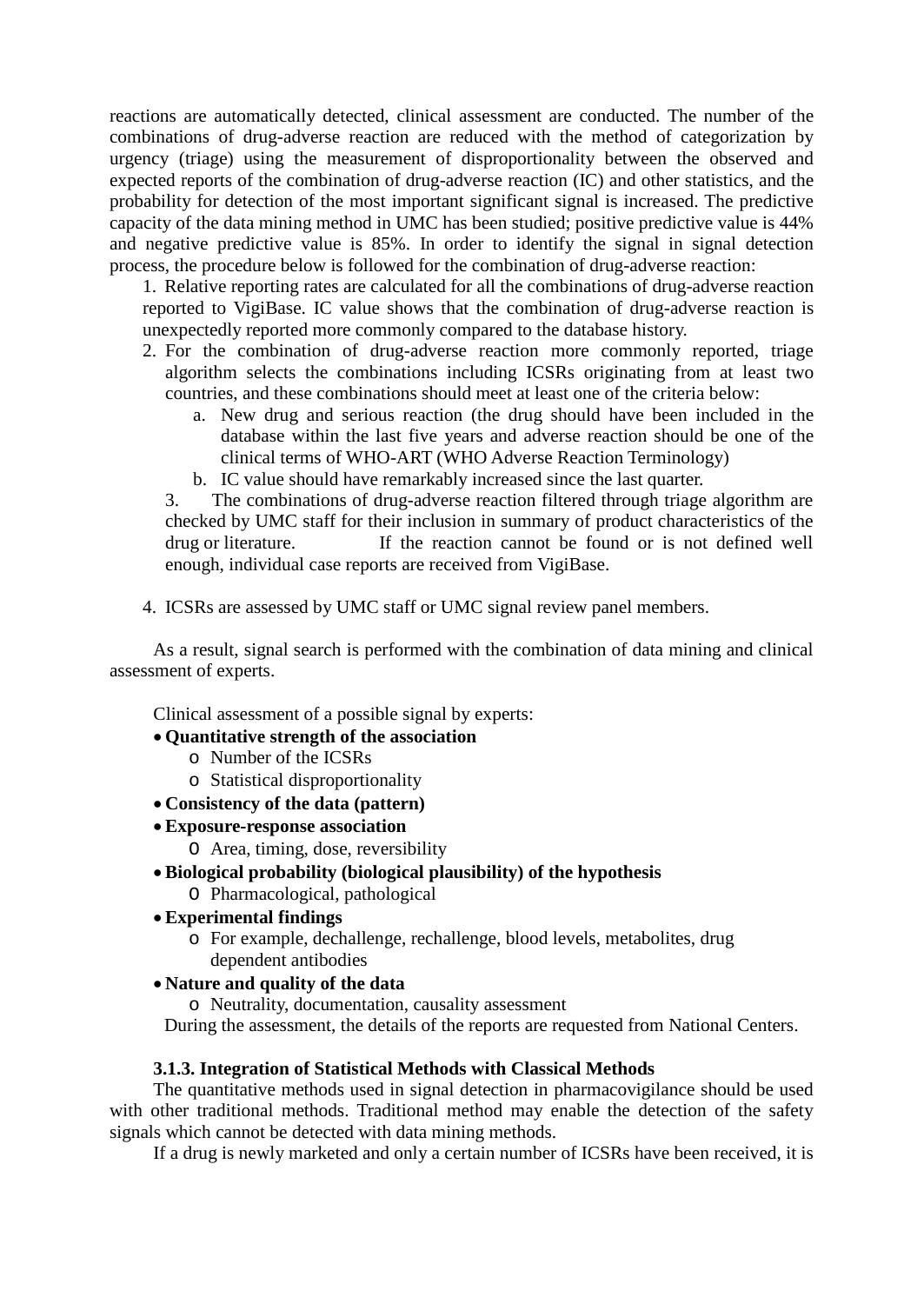more reasonable to evaluate the ICSRs individually rather than based on a statistical method. One of the reasons for this is that the safety of the statistical search is limited for a low number of ICSRs. Moreover, in the earlier stages after a drug is marketed, the information on its safety profile is primarily based on clinical experience. Therefore, search for individual cases add more value to the monitoring process.

Regular and systematic assessment of all the new ICSRs is still the mainstay of pharmacovigilance. Statistical methods enable the prioritization of ICSRs and consideration of additional factors. For instance, PRR method does not routinely examine the drug-event pairs accompanying for drug-drug interaction. These cases should be evaluated by the experts examining this condition. Information on the nature of the data is of vital importance. Since the indications of the same drug vary between countries.

#### **3.1.3.1. Systematical evaluation of SDRs**

<span id="page-16-0"></span>The critical point in the integration of the classical methods with statistical methods used in pharmacovigilance signal detection is systematic evaluation of SDRs. It is scientifically accepted that signals of disproportionality reporting identified with statistical methods should be considered with medical judgment. The SDRs which need to be further evaluated should systematically undergo medical examination.

Medical examination process of SDRs includes the steps below:

- Identifying the possible duplicates:
- Checking the quality of the data: Reviewing the information such as completeness of the information given, correctness of the codes
- If possible, providing more information: If the information received is insufficient in the evaluation of the case, requesting for more information.
- Checking the authorization conditions: Checking the SmPC and PIL of the drug for more information (e.g. expectedness/unexpectedness of the adverse event, possible drug-drug interactions
- Checking the additional information: As supportive in the evaluation of SDRs; application file, RMP, Suspected Unexpected Serious Adverse Reactions (SUSAR), PBRER, post-authorization commitments and post-authorization studies can be used.

## <span id="page-16-1"></span>**3.1.3.2. Special considerations in the use of quantitative methods in medicines used in children and vaccines**

Special requirements are available for the analyses conducted on vaccines and the drugs for pediatric use. Such products and detection of new signals regarding this population should be separately assessed by scientific experts.

#### **SECTION IV**

#### **Duties and responsibilities**

### <span id="page-16-4"></span><span id="page-16-3"></span><span id="page-16-2"></span>**4.1. 4.1. Roles and Responsibilities of Marketing Authorization Holder on Signal Management**

Monitoring of the safety of the drugs during their marketing period is of vital importance. Therefore, marketing authorization holders should ensure all the sources of information are searched to detect any possible signal, appropriate actions are taken to respond to a new evidence affecting the benefit/risk balance of the drug, and the Agency, healthcare professionals and patients are notified of the changes in the benefit/risk balance.

There are many methods available to be used in signal detection. The method to be used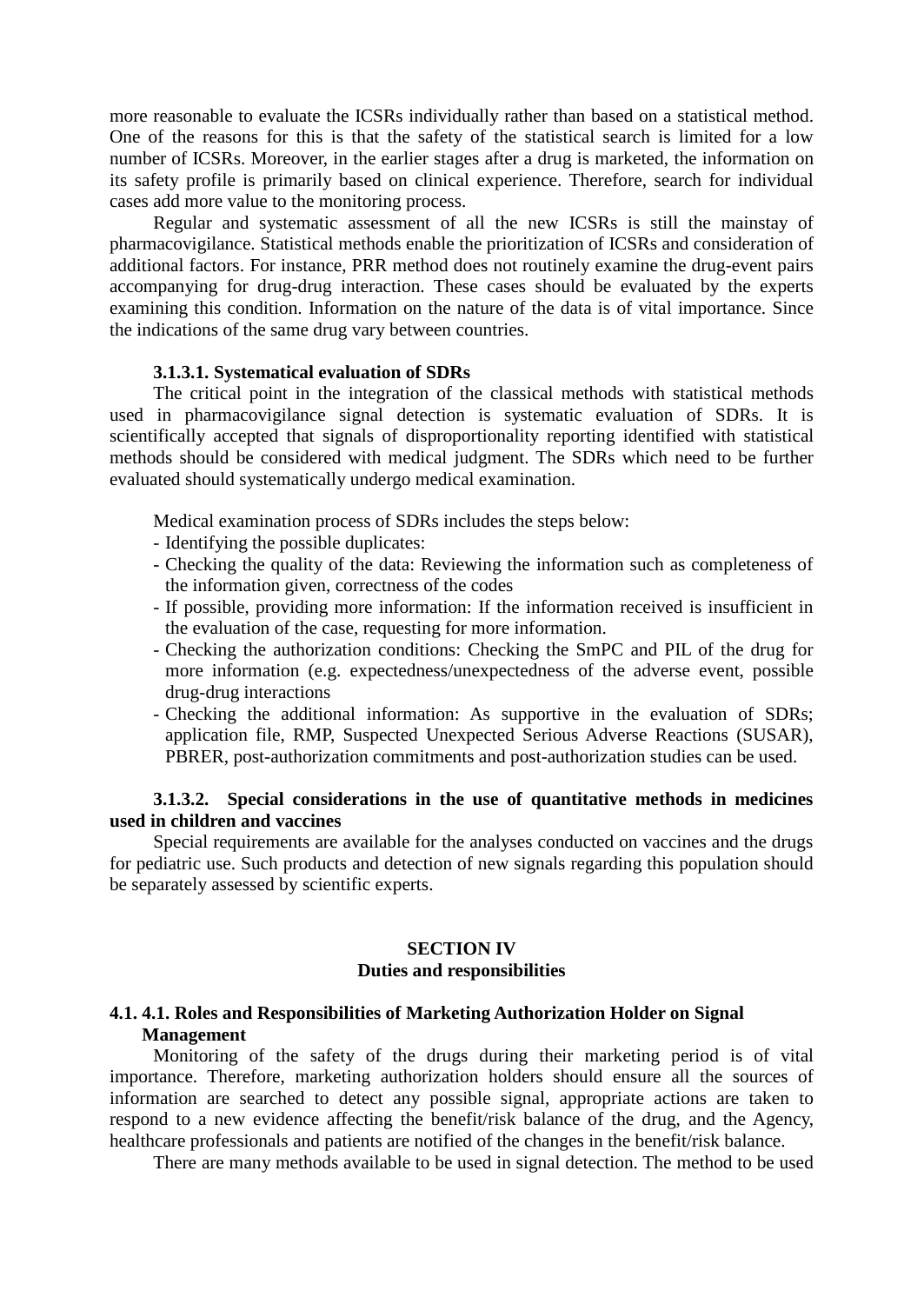should be selected considering the portfolio of the products and the number of suspected adverse reaction reports. However, all marketing authorization holders should have systems and methods for systematic signal detection.

All marketing authorization holders should have official written procedural documents such as standard operation procedure in which the signal detection method used is described and explained. These documents should provide detailed information about the roles and responsibilities of all the personnel participating in signal detection, information sources included in the analysis and the method used in signal detection. Pharmacovigilance system master file should include written procedures about generating, detection and assessment of signals (see Module V).

Furthermore, it should also include written procedures regarding the action to be taken by the marketing authorization holder based on the results of signal detection activity. These procedures should involve further analyses to be conducted after the signal is identified.

Marketing authorization holder should document the signal detection activities including the decisions made and the results obtained during these activities.

Procedures such as signal analysis should be organized to minimally include the consideration below:

1. Increase in frequency and severity of adverse reaction reports and death rates: Management of adverse drug reaction reports is mentioned in Module I. Marketing authorization holder should immediately notify TUFAM of the considerations above, and for any possibility that it results from the quality of the drug, marketing authorization holder should review at which processes of the drug manufacturing there are changes, closely monitor the processes where the change has been implemented, and notify the Agency of the results after conducting necessary analyses.

- 2. Periodical signal search in cumulative data: PBRERs are important parts of signal detection system, since they enable reviewing of all the data in the reporting period. However, in circumstances where reports need to be prepared once in three years, this period may be too long for signal detection. All marketing authorization holders are responsible for continuous monitoring the safety of drugs, regardless of the product portfolio. Therefore, if a marketing authorization holder only analyzes the safety data during the process of creating PBRER, it should be considered that this issue will be questioned during pharmacovigilance inspections.
- 3. Following the signals published every month under the title "Recommendations of Pharmacovigilance Risk Assessment Committee on Safety Signals" on the official website of EMA ( http://www.ema.europa.eu/ema/index.jsp?curl=pages/regulation/document\_listing/do cument\_listing\_000375.jsp) and taking necessary actions according to the recommendations:
	- a. If the recommendation requires an addition to SmPC/PIL, the marketing authorization holder of the original drug should apply to the Agency for a variation.
	- b. If additional information is requested from marketing authorization holder, the issue should be notified to the Agency and the additional information should be submitted to the Agency.
	- c. Other recommendations suggesting monitoring PBRERs, performing routine pharmacovigilance or that no action are also paid regard. The documentation on this situation should be archived and immediately submitted to the Agency, when requested.
- 4. Following the signals published every three months under the title "Possible signal of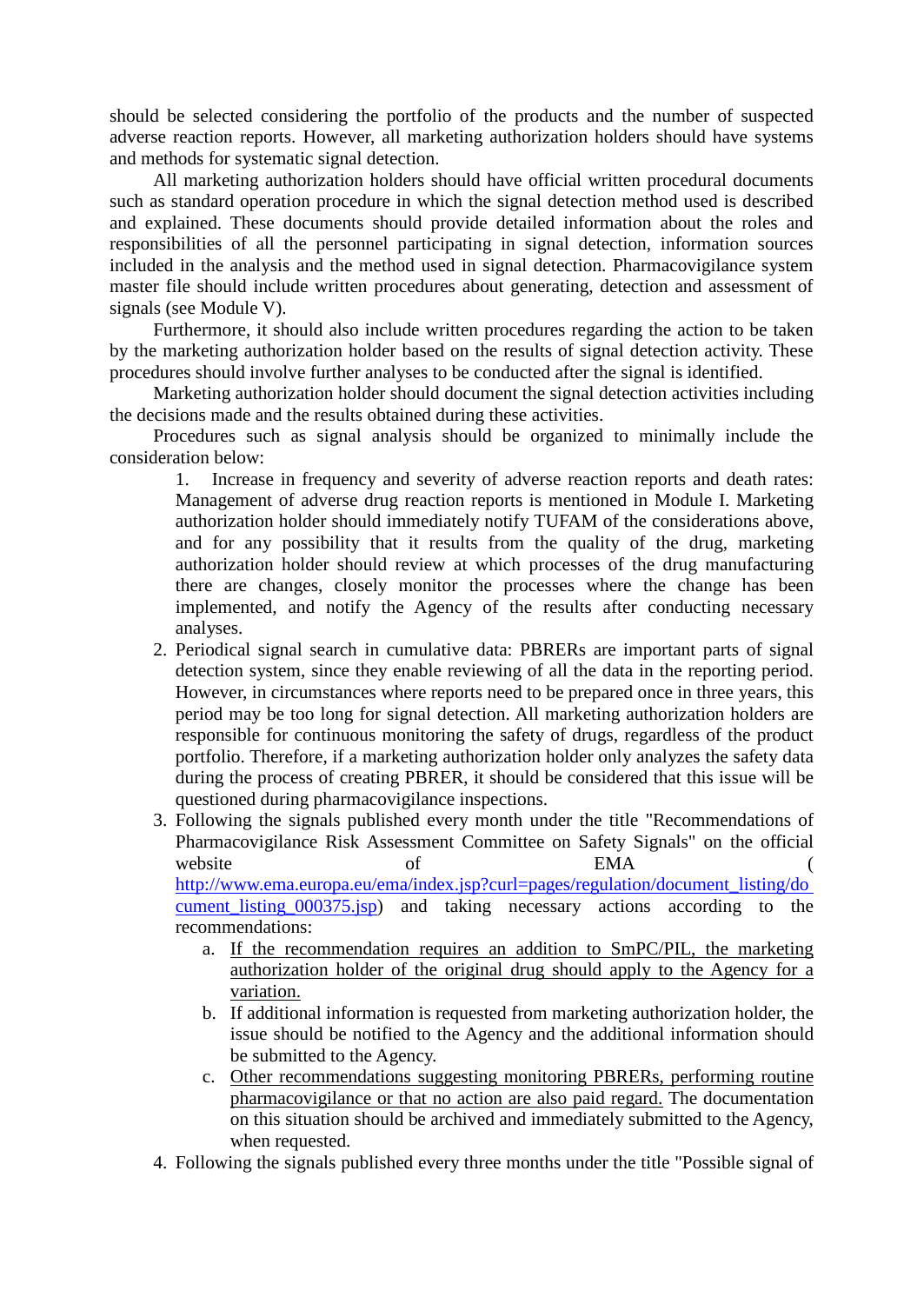new safety information/serious risks detected in FDA adverse event reporting system (FAERS)" on the official website of FDA (http://www.fda.gov/Drugs/GuidanceComplianceRegulatoryInformation/Surveillance /AdverseDrugEffects/UCM082196) and taking necessary actions according to the recommendations

- 5. Following the results of the assessments of PBRERs in EEA and taking necessary actions: Following the list published under the title "Results of the Assessments of Periodical Safety Update Reports" on the official website of EMA (http://www.ema.europa.eu/ema/index.jsp?curl=pages/medicines/landing/psusa\_searc h.jsp&mid=WC0b01ac0580902b8d) and taking necessary actions:
	- a. If the regulatory result is "continue", no steps is necessary.
	- b. If the regulatory result is "variation", the marketing authorization of the original drug should submit a variation application for the consideration to be added to SmPC/PIL.

The Agency should be informed on the signal detection, and explanation should be made for the actions planned and made in EEA and the actions planned to be made in our Country. After the Agency assesses the signal, it may decide on the actions below:

- No action is required except routine pharmacovigilance.
- Additional information should be submitted by marketing authorization holder in a specified period of time.
- RMP should be submitted or updated.
- Variations should be made in the marketing authorization.
- Additional risk minimization measures should be implemented.
- The marketing authorization holder should sponsor a post-authorization study in accordance with an agreed protocol and submit the results of the study to the Agency.
- Urgent safety limitations should be implemented.
- The marketing authorization should be suspended.
- Inspection should be conducted to confirm that the marketing authorization holder complies to the pharmacovigilance requirements.

The Agency may decide on any appropriate action which is not provided above.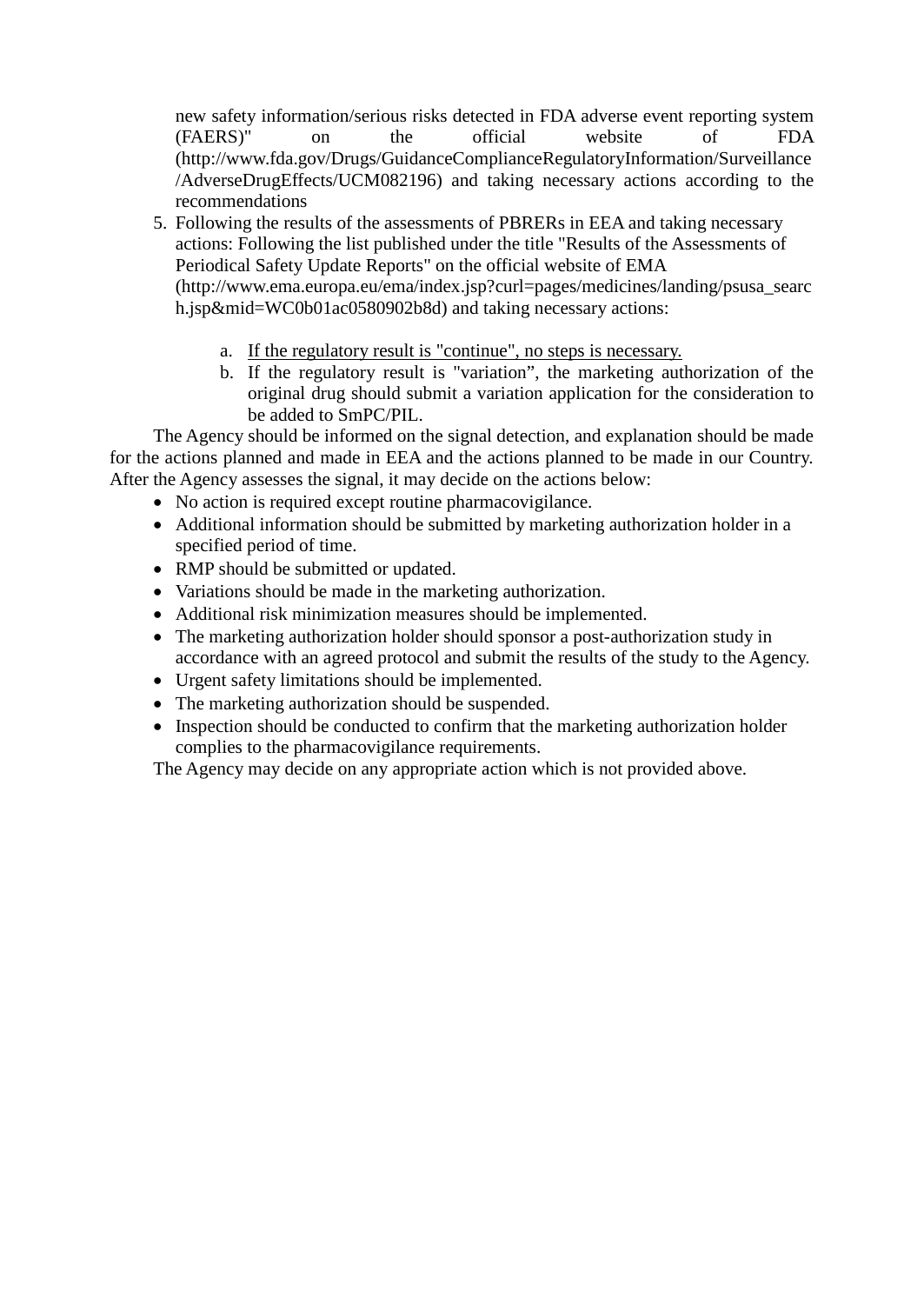## <span id="page-19-0"></span>**ANNEXES**

## **Annex 1 Signal Validation and Evaluation Checklist Signal Validation**

*Key sources: SmPC, PBRER, RMP, TITCK website and other regulatory processes* 1. Is it included in the SmPC of the drug for the active substance?

i.Review the SmPC of the drug

- Firstly, check the SmPC of the innovative drug for active substances which has generic versions.
- Check Sections 4.3, 4.4, 4.5, 4.6, 4.8, 4.9 of the SmPC for the adverse event.
- Check whether the adverse event is included in the SmPC with a similar term or a higher-level term.
- Check whether the adverse event is included in the SmPC of another drug containing the same active substance.
- Check whether the adverse event is included in the SmPC of another drug from the same class.
- In case of interaction, check whether the SmPCs of other drugs provide information on the interaction.
- 2. Does the adverse event suggest a new aspect of the known association?
	- Increase in prevalence
	- Change in the duration of an adverse reaction or change in time to the occurrence of an adverse reaction.
	- Change in severity
	- Change in the pattern of occurrence (e.g. affecting a special population)
	- Change in the previously reported outcome (e.g. new fatal cases)
- 3. Has the association been previously described in regulatory processes?
	- Check PBRER of the drug.
	- Check RMP of the drug.
	- Check the websites of EMA and FDA.
	- Check whether variation application has been submitted regarding the same safety warning.

## **Signal evaluation**

## *Key sources: ICSRs, national databases, literature, EudraVigilance database, WHO database*

- 1. Reviewing the cases supporting the signal
	- Number of the cases supporting the association (excluding duplicated cases and cases without temporal relationship)
	- Number of the cases properly documented with adequate information (e.g. suspected drug, reported event, age and sex, indication, outcome, concomitant drugs)
	- Consistency of the evidence between cases (e.g. patterns)
	- Route of administration and formulation of the drug
	- Aggregation of reports e.g. many reports may be sent by the same reporter.
	- Cases meeting the diagnosis criteria of the event
- 2. Strong aspects
	- Biological and pharmacological plausibility (possible mechanism)
	- Dose relationship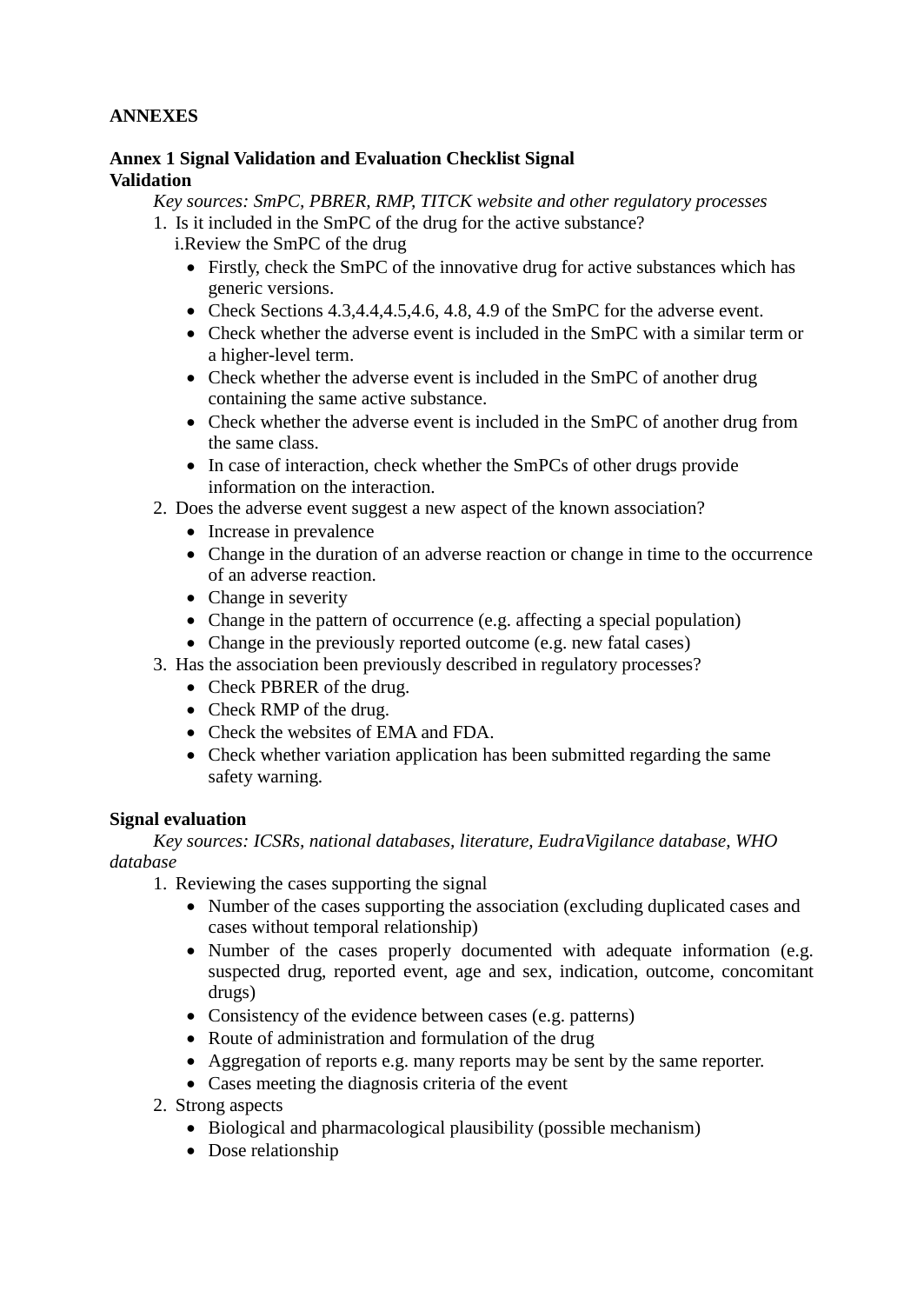- Number of the cases with positive dechallenge
- Number of the cases with positive rechallenge
- Low background incidence of the event
- Time to onset of the event
- 3. Clinical relevance
	- Seriousness/severity of the event
	- Reversibility of the event
	- Events affecting special populations (e.g. pregnant women, children, elderly) or patients with underlying risk factors
	- Events occurring in different patterns of use (e.g. off-label use, misuse, overdose, medication errors),
	- Association, applicable to other active substances from the same class
	- Possibility of prevention
- 4. Other considerations
	- Possible class effect
	- Possible drug-drug interaction
	- Possible medication error
	- Possible quality error
	- Possible off-label use
	- Possible addiction, abuse, misuse
- 5. Weaknesses
	- Poor data quality of case reports
	- Large number of cases with confounding factors/alternative explanations
	- Sign of stimulated reporting (e.g. increased interest in media)
	- Abnormal reporting pattern
	- Presence of other risk factors related to the event: underlying disease, comorbidities, co-medications

## **Additional Source of Information**

*Key sources: Literature, other adverse reaction database, clinical study data, registries, drug use data, trials*

- 1. Additional data
	- National databases (e.g. signals detected in literature)
	- Databases including larger datasets such as EudraVigilance or Vigibase
	- Information on the active substances from the same class
	- Literature findings regarding similar case reports, pharmacoepidemiological studies or studies on possible mechanism of action
	- Clinical Studies
	- Preclinical data
- 2. Information on exposure
	- Drug use data from PBRER or national drug use records (national exposure, patterns of drug use)
	- Health databases
- 3. Additional information
	- RMP of the drug (Information on ongoing or planned studies which can provide evidence for the association)
	- Registries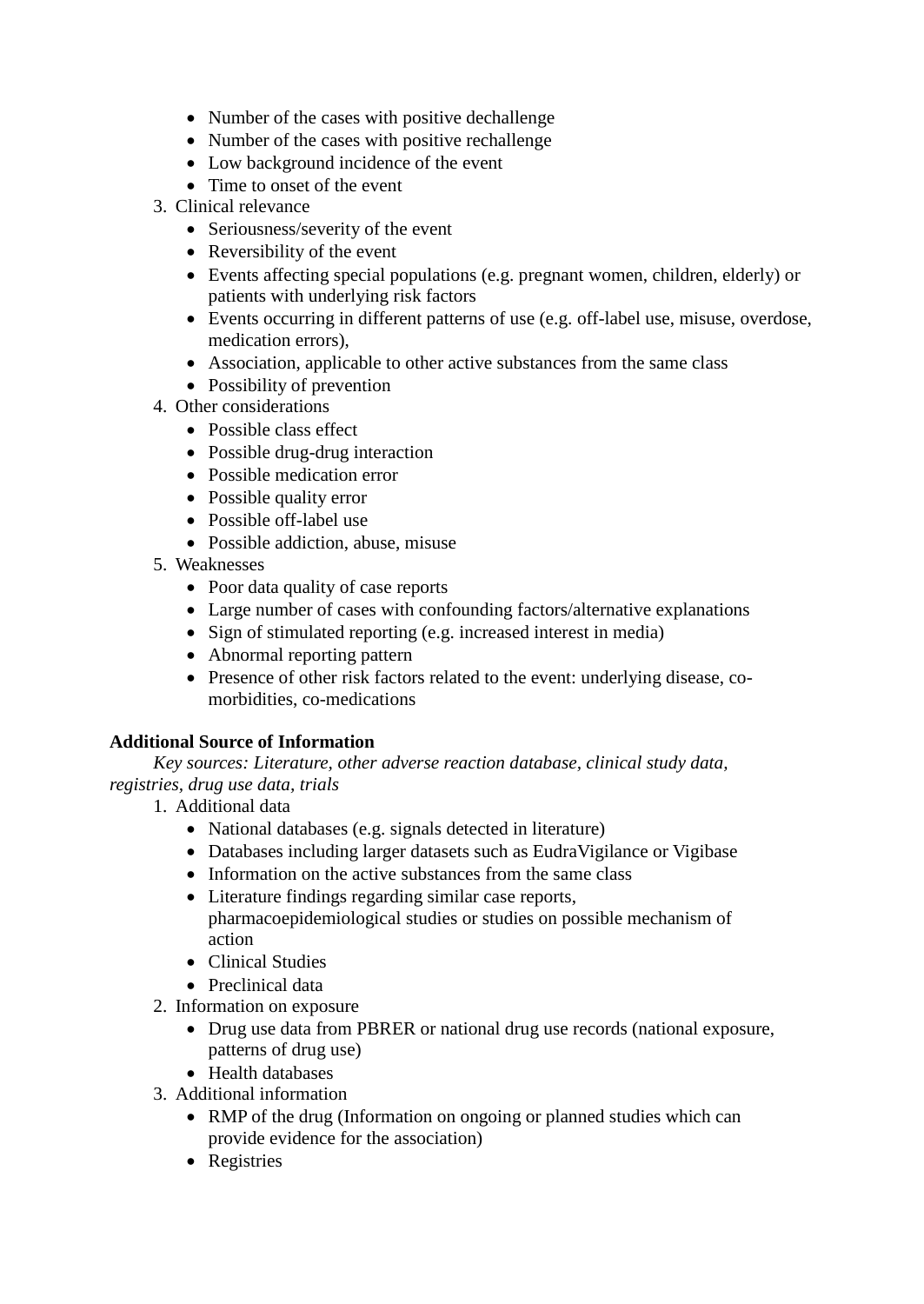## **Annex 2 List of Designated Medical Events**

| Acute hepatic failure                                 |
|-------------------------------------------------------|
| Acute kidney injury                                   |
| Agranulocytosis                                       |
| Anaphylactic reaction                                 |
| Anaphylactic shock                                    |
| Anaphylactoid reaction                                |
| Anaphylactoid shock                                   |
| Angioedema                                            |
| Aplasia pure red cell                                 |
| Aplastic anaemia                                      |
| Autoimmune haemolytic anaemia                         |
| Autoimmune hepatitis                                  |
| Autoimmune pancreatitis                               |
| Azotaemia                                             |
| <b>Blindness</b>                                      |
| Bone marrow failure                                   |
| Deafness                                              |
| Deafness neurosensory                                 |
| Deafness permanent                                    |
| Deafness transitory                                   |
| Dermatitis exfoliative                                |
| Dermatitis exfoliative generalised                    |
| Drug reaction with eosinophilia and systemic symptoms |
| Drug-induced liver injury                             |
| Erythema multiforme                                   |
| Febrile neutropenia                                   |
| Granulocytopenia                                      |
| Haemolysis                                            |
| Haemolytic anaemia                                    |
| Hepatic failure                                       |
| Hepatic infarction                                    |
| Hepatic necrosis                                      |
| Hepatitis fulminant                                   |
| Immune thrombocytopenic purpura                       |
| Intestinal perforation                                |
| Ischaemic pancreatitis                                |
| Neutropenic colitis                                   |
| Neutropenic infection                                 |
| Neutropenic sepsis                                    |
| Oedematous pancreatitis                               |
| Optic ischaemic neuropathy                            |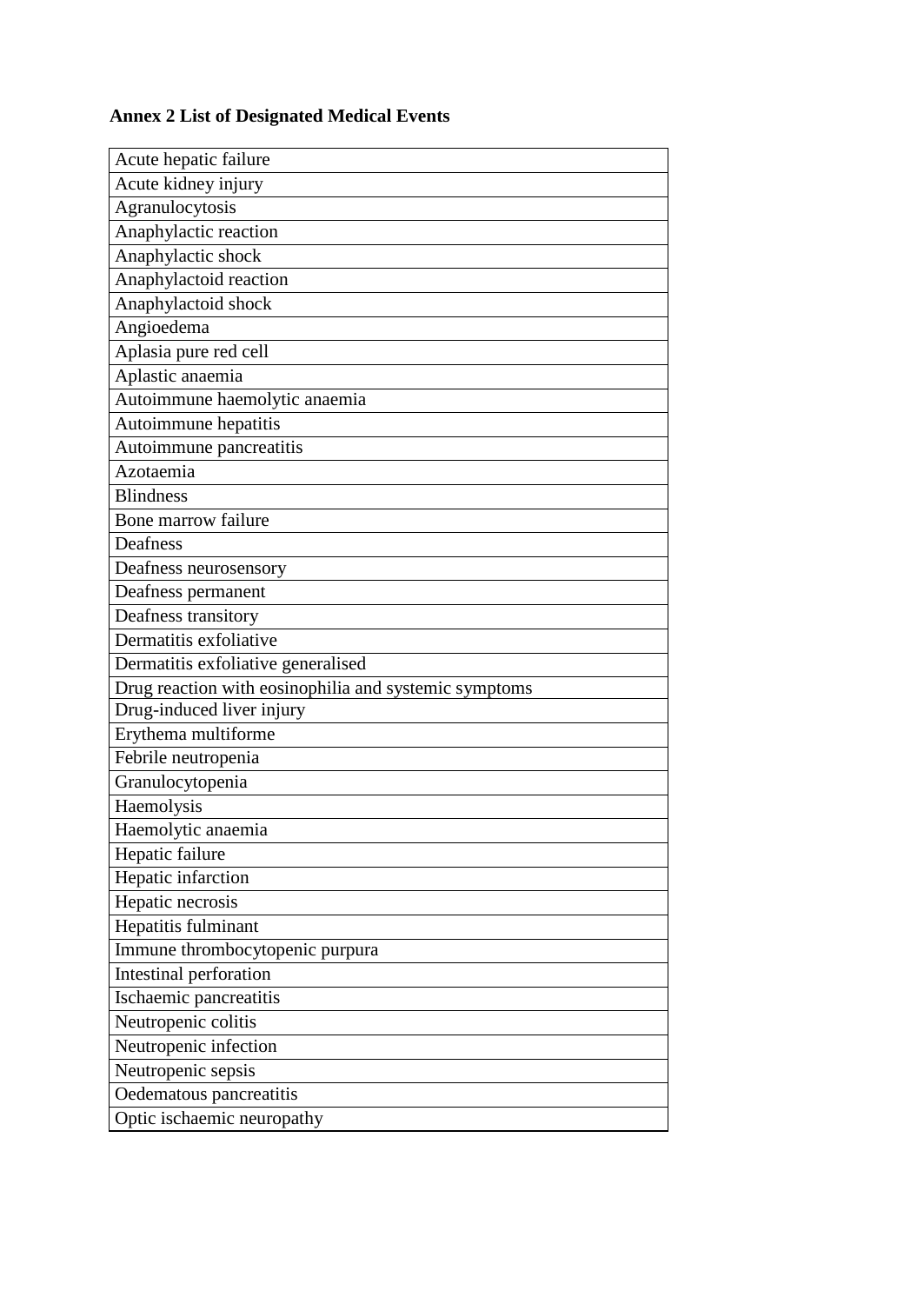| Pancreatitis                                    |
|-------------------------------------------------|
| Pancreatitis acute                              |
| Pancytopenia                                    |
| Product contamination microbial                 |
| Progressive multifocal leukoencephalopathy      |
| Pulmonary arterial hypertension                 |
| Pulmonary fibrosis                              |
| Pulmonary hypertension                          |
| Renal failure                                   |
| Reye's syndrome                                 |
| Rhabdomyolysis                                  |
| Stevens-Johnson syndrome                        |
| Sudden cardiac death                            |
| Sudden hearing loss                             |
| Sudden visual loss                              |
| Thrombotic thrombocytopenic purpura             |
| Torsade de pointes                              |
| Toxic epidermal necrolysis                      |
| Toxic optic neuropathy                          |
| Transmission of an infectious agent via product |
| Ventricular fibrillation                        |